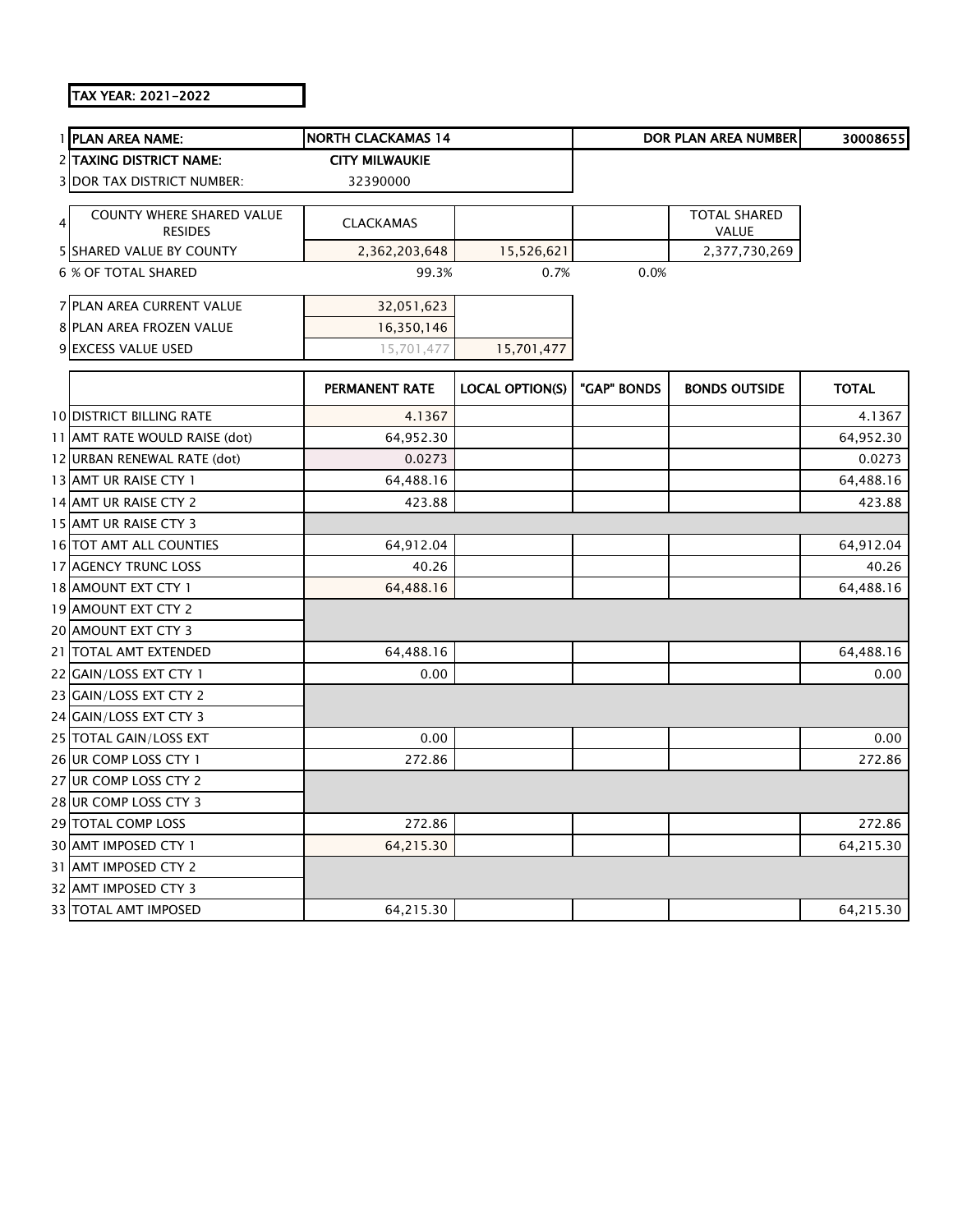|   | 1 PLAN AREA NAME:                          | <b>NORTH CLACKAMAS</b>                   |                        |             | <b>DOR PLAN AREA NUMBER</b> | 30008655     |
|---|--------------------------------------------|------------------------------------------|------------------------|-------------|-----------------------------|--------------|
|   | <b>2 ITAXING DISTRICT NAME:</b>            | <b>CITY PORTLAND, PENSION &amp; BOND</b> |                        |             |                             |              |
|   | <b>3 DOR TAX DISTRICT NUMBER:</b>          | 32680000                                 |                        |             |                             |              |
|   |                                            |                                          |                        |             |                             |              |
| 4 | <b>COUNTY WHERE SHARED VALUE</b>           | <b>CLACKAMAS</b>                         |                        |             | <b>TOTAL SHARED</b>         |              |
|   | <b>RESIDES</b><br>5 SHARED VALUE BY COUNTY |                                          |                        |             | VALUE<br>133,566,733        |              |
|   | <b>6 % OF TOTAL SHARED</b>                 | 133,566,733<br>100.0%                    | 0.0%                   | 0.0%        |                             |              |
|   |                                            |                                          |                        |             |                             |              |
|   | 7 PLAN AREA CURRENT VALUE                  | 186,893                                  |                        |             |                             |              |
|   | 8 PLAN AREA FROZEN VALUE                   | 73,757                                   |                        |             |                             |              |
|   | 9 EXCESS VALUE USED                        | 113,136                                  | 113,136                |             |                             |              |
|   |                                            |                                          |                        |             |                             |              |
|   |                                            | PERMANENT RATE                           | <b>LOCAL OPTION(S)</b> | "GAP" BONDS | <b>BONDS OUTSIDE</b>        | <b>TOTAL</b> |
|   | <b>10 DISTRICT BILLING RATE</b>            | 4.5770                                   |                        | 3.0089      | 0.0286                      | 7.6145       |
|   | 11 AMT RATE WOULD RAISE (dot)              | 517.82                                   |                        | 340.41      | 3.24                        | 861.47       |
|   | 12 URBAN RENEWAL RATE (dot)                | 0.0038                                   |                        | 0.0025      | 0.0000                      | 0.0063       |
|   | 13 AMT UR RAISE CTY 1                      | 507.55                                   |                        | 333.92      | 0.00                        | 841.47       |
|   | 14 AMT UR RAISE CTY 2                      |                                          |                        |             |                             |              |
|   | 15 AMT UR RAISE CTY 3                      |                                          |                        |             |                             |              |
|   | 16 TOT AMT ALL COUNTIES                    | 507.55                                   |                        | 333.92      | 0.00                        | 841.47       |
|   | 17 AGENCY TRUNC LOSS                       | 10.27                                    |                        | 6.49        | 3.24                        | 20.00        |
|   | 18 AMOUNT EXT CTY 1                        | 507.55                                   |                        | 333.92      | 0.00                        | 841.47       |
|   | 19 AMOUNT EXT CTY 2                        |                                          |                        |             |                             |              |
|   | 20 AMOUNT EXT CTY 3                        |                                          |                        |             |                             |              |
|   | 21 TOTAL AMT EXTENDED                      | 507.55                                   |                        | 333.92      | 0.00                        | 841.47       |
|   | 22 GAIN/LOSS EXT CTY 1                     | 0.00                                     |                        | 0.00        | 0.00                        | 0.00         |
|   | 23 GAIN/LOSS EXT CTY 2                     |                                          |                        |             |                             |              |
|   | 24 GAIN/LOSS EXT CTY 3                     |                                          |                        |             |                             |              |
|   | 25 TOTAL GAIN/LOSS EXT                     | 0.00                                     |                        | 0.00        | 0.00                        | 0.00         |
|   | 26 UR COMP LOSS CTY 1                      | 8.08                                     |                        | 5.33        | 0.00                        | 13.41        |
|   | 27 UR COMP LOSS CTY 2                      |                                          |                        |             |                             |              |
|   | UR COMP LOSS CTY 3                         |                                          |                        |             |                             |              |
|   | <b>29 TOTAL COMP LOSS</b>                  | 8.08                                     |                        | 5.33        | 0.00                        | 13.41        |
|   | 30 AMT IMPOSED CTY 1                       | 499.47                                   |                        | 328.59      | 0.00                        | 828.06       |
|   | 31 AMT IMPOSED CTY 2                       |                                          |                        |             |                             |              |
|   | 32 AMT IMPOSED CTY 3                       |                                          |                        |             |                             |              |
|   | 33 TOTAL AMT IMPOSED                       | 499.47                                   |                        | 328.59      | 0.00                        | 828.06       |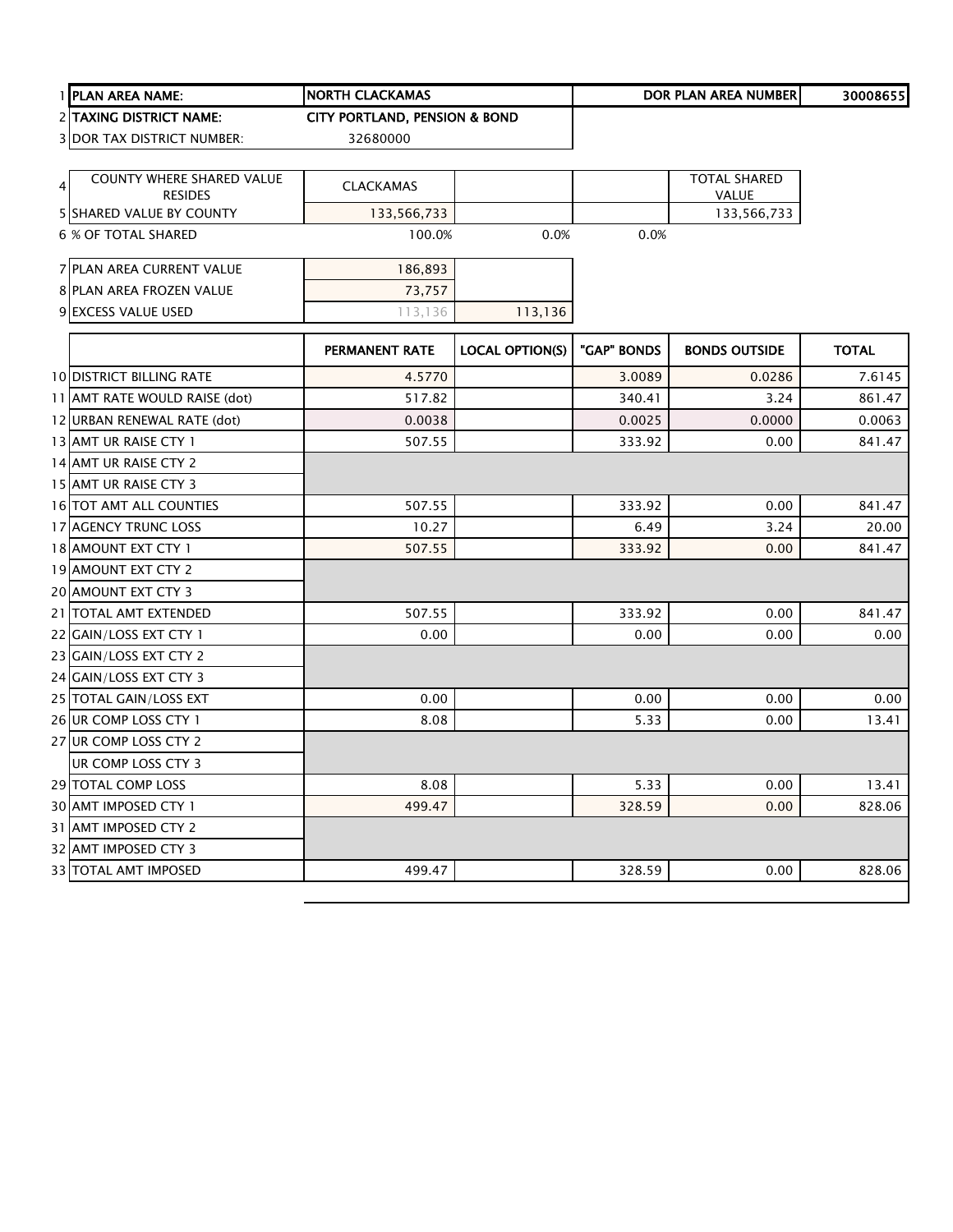|    | 1 <b>PLAN AREA NAME:</b>                   | <b>NORTH CLACKAMAS</b> |                        |             | DOR PLAN AREA NUMBER           | 30008655     |
|----|--------------------------------------------|------------------------|------------------------|-------------|--------------------------------|--------------|
|    | 2 TAXING DISTRICT NAME:                    | <b>COMM COLL CLACK</b> |                        |             |                                |              |
|    | 3 DOR TAX DISTRICT NUMBER:                 | 30604000               |                        |             |                                |              |
|    |                                            |                        |                        |             |                                |              |
| 41 | <b>COUNTY WHERE SHARED VALUE</b>           | <b>CLACKAMAS</b>       |                        |             | <b>TOTAL SHARED</b>            |              |
|    | <b>RESIDES</b><br>5 SHARED VALUE BY COUNTY | 43,248,975,698         |                        |             | <b>VALUE</b><br>43,248,975,698 |              |
|    | <b>6 % OF TOTAL SHARED</b>                 | 100.0%                 | 0.0%                   | 0.0%        |                                |              |
|    |                                            |                        |                        |             |                                |              |
|    | 7 PLAN AREA CURRENT VALUE                  | 725,024,851            |                        |             |                                |              |
|    | 8 PLAN AREA FROZEN VALUE                   | 397,719,563            |                        |             |                                |              |
|    | 9 EXCESS VALUE USED                        | 327,305,288            | 327,305,288            |             |                                |              |
|    |                                            |                        |                        |             |                                |              |
|    |                                            | PERMANENT RATE         | <b>LOCAL OPTION(S)</b> | "GAP" BONDS | <b>BONDS OUTSIDE</b>           | <b>TOTAL</b> |
|    | <b>10 DISTRICT BILLING RATE</b>            | 0.5582                 |                        |             |                                | 0.5582       |
|    | 11 AMT RATE WOULD RAISE (dot)              | 182,701.81             |                        |             |                                | 182,701.81   |
|    | 12 URBAN RENEWAL RATE (dot)                | 0.0042                 |                        |             |                                | 0.0042       |
|    | 13 AMT UR RAISE CTY 1                      | 181,645.70             |                        |             |                                | 181,645.70   |
|    | 14 AMT UR RAISE CTY 2                      |                        |                        |             |                                |              |
|    | 15 AMT UR RAISE CTY 3                      |                        |                        |             |                                |              |
|    | 16 TOT AMT ALL COUNTIES                    | 181,645.70             |                        |             |                                | 181,645.70   |
|    | 17 AGENCY TRUNC LOSS                       | 1,056.11               |                        |             |                                | 1,056.11     |
|    | 18 AMOUNT EXT CTY 1                        | 181,645.70             |                        |             |                                | 181,645.70   |
|    | 19 AMOUNT EXT CTY 2                        |                        |                        |             |                                |              |
|    | 20 AMOUNT EXT CTY 3                        |                        |                        |             |                                |              |
|    | 21 TOTAL AMT EXTENDED                      | 181,645.70             |                        |             |                                | 181,645.70   |
|    | 22 GAIN/LOSS EXT CTY 1                     | 0.00                   |                        |             |                                | 0.00         |
|    | 23 GAIN/LOSS EXT CTY 2                     |                        |                        |             |                                |              |
|    | 24 GAIN/LOSS EXT CTY 3                     |                        |                        |             |                                |              |
|    | 25 TOTAL GAIN/LOSS EXT                     | 0.00                   |                        |             |                                | 0.00         |
|    | 26 UR COMP LOSS CTY 1                      | 71.42                  |                        |             |                                | 71.42        |
|    | 27 UR COMP LOSS CTY 2                      |                        |                        |             |                                |              |
|    | 28 UR COMP LOSS CTY 3                      |                        |                        |             |                                |              |
|    | 29 TOTAL COMP LOSS                         | 71.42                  |                        |             |                                | 71.42        |
|    | 30 AMT IMPOSED CTY 1                       | 181,574.28             |                        |             |                                | 181,574.28   |
|    | 31 AMT IMPOSED CTY 2                       |                        |                        |             |                                |              |
|    | 32 AMT IMPOSED CTY 3                       |                        |                        |             |                                |              |
|    | <b>33 TOTAL AMT IMPOSED</b>                | 181,574.28             |                        |             |                                | 181,574.28   |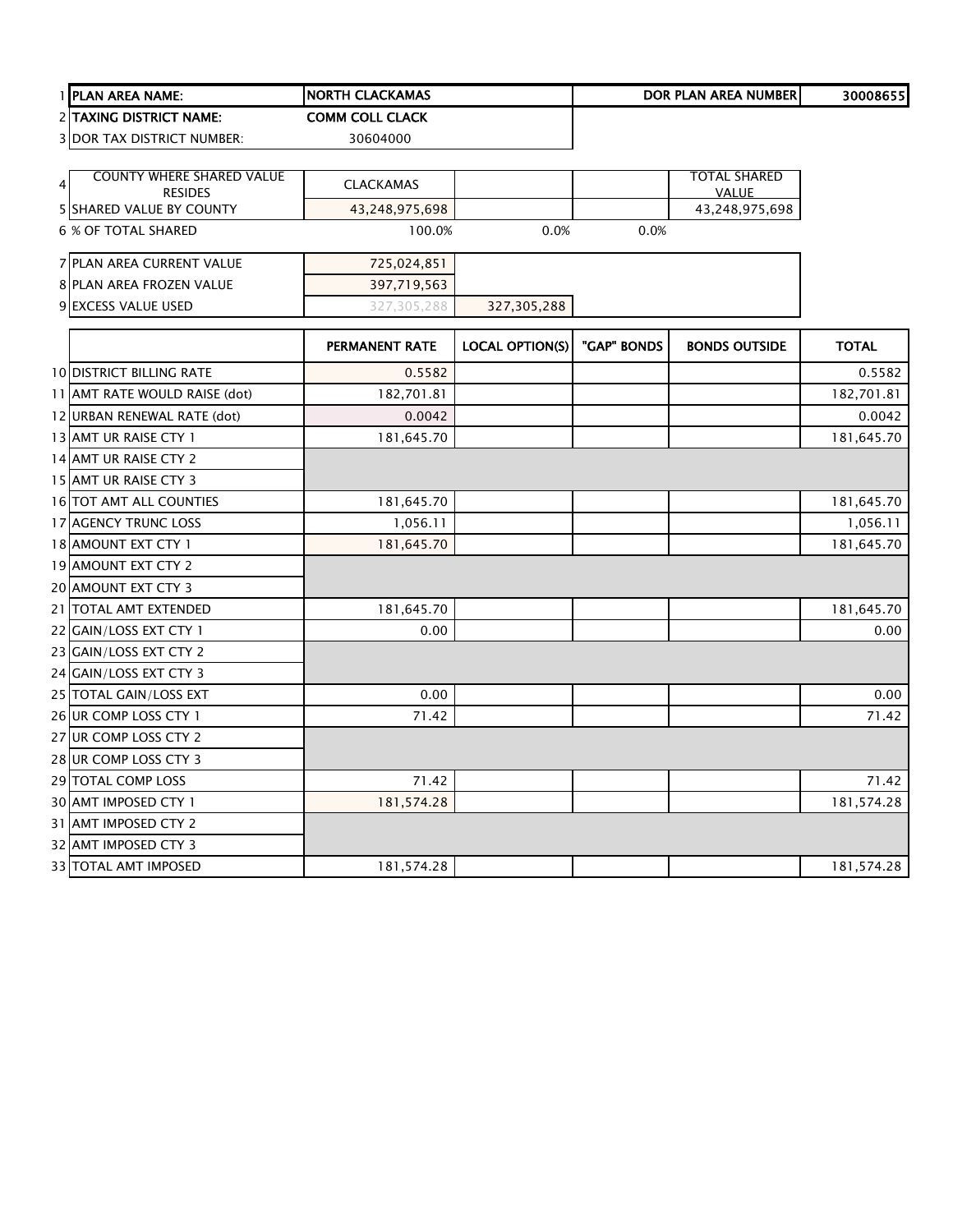|   | 1 PLAN AREA NAME:                          | <b>NORTH CLACKAMAS</b> |                        |             | <b>DOR PLAN AREA NUMBER</b>    | 30008655     |
|---|--------------------------------------------|------------------------|------------------------|-------------|--------------------------------|--------------|
|   | 2 TAXING DISTRICT NAME:                    | <b>COUNTY C</b>        |                        |             |                                |              |
|   | <b>3 DOR TAX DISTRICT NUMBER:</b>          | 30000032               |                        |             |                                |              |
|   |                                            |                        |                        |             |                                |              |
| 4 | COUNTY WHERE SHARED VALUE                  | <b>CLACKAMAS</b>       |                        |             | <b>TOTAL SHARED</b>            |              |
|   | <b>RESIDES</b><br>5 SHARED VALUE BY COUNTY | 31,899,469,236         |                        |             | <b>VALUE</b><br>31,899,469,236 |              |
|   | <b>6 % OF TOTAL SHARED</b>                 | 100.0%                 | 0.0%                   | 0.0%        |                                |              |
|   |                                            |                        |                        |             |                                |              |
|   | 7 PLAN AREA CURRENT VALUE                  | 32,238,516             |                        |             |                                |              |
|   | 8 PLAN AREA FROZEN VALUE                   | 16,423,903             |                        |             |                                |              |
|   | 9 EXCESS VALUE USED                        | 15,814,613             | 15,814,613             |             |                                |              |
|   |                                            | PERMANENT RATE         | <b>LOCAL OPTION(S)</b> | "GAP" BONDS | <b>BONDS OUTSIDE</b>           | <b>TOTAL</b> |
|   |                                            |                        |                        |             |                                |              |
|   | <b>10 DISTRICT BILLING RATE</b>            | 2.4042                 |                        |             |                                | 2.4042       |
|   | 11 AMT RATE WOULD RAISE (dot)              | 38,021.49              |                        |             |                                | 38,021.49    |
|   | 12 URBAN RENEWAL RATE (dot)                | 0.0011                 |                        |             |                                | 0.0011       |
|   | 13 AMT UR RAISE CTY 1                      | 35,089.42              |                        |             |                                | 35,089.42    |
|   | 14 AMT UR RAISE CTY 2                      |                        |                        |             |                                |              |
|   | 15 AMT UR RAISE CTY 3                      |                        |                        |             |                                |              |
|   | 16 TOT AMT ALL COUNTIES                    | 35,089.42              |                        |             |                                | 35,089.42    |
|   | 17 AGENCY TRUNC LOSS                       | 2,932.07               |                        |             |                                | 2,932.07     |
|   | 18 AMOUNT EXT CTY 1                        | 35,089.42              |                        |             |                                | 35,089.42    |
|   | 19 AMOUNT EXT CTY 2                        |                        |                        |             |                                |              |
|   | 20 AMOUNT EXT CTY 3                        |                        |                        |             |                                |              |
|   | 21 TOTAL AMT EXTENDED                      | 35,089.42              |                        |             |                                | 35,089.42    |
|   | 22 GAIN/LOSS EXT CTY 1                     | 0.00                   |                        |             |                                | 0.00         |
|   | 23 GAIN/LOSS EXT CTY 2                     |                        |                        |             |                                |              |
|   | 24 GAIN/LOSS EXT CTY 3                     |                        |                        |             |                                |              |
|   | 25 TOTAL GAIN/LOSS EXT                     | 0.00                   |                        |             |                                | 0.00         |
|   | 26 UR COMP LOSS CTY 1                      | 18.31                  |                        |             |                                | 18.31        |
|   | 27 UR COMP LOSS CTY 2                      |                        |                        |             |                                |              |
|   | 28 UR COMP LOSS CTY 3                      |                        |                        |             |                                |              |
|   | 29 TOTAL COMP LOSS                         | 18.31                  |                        |             |                                | 18.31        |
|   | 30 AMT IMPOSED CTY 1                       | 35,071.11              |                        |             |                                | 35,071.11    |
|   | 31 AMT IMPOSED CTY 2                       |                        |                        |             |                                |              |
|   | 32 AMT IMPOSED CTY 3                       |                        |                        |             |                                |              |
|   | 33 TOTAL AMT IMPOSED                       | 35,071.11              |                        |             |                                | 35,071.11    |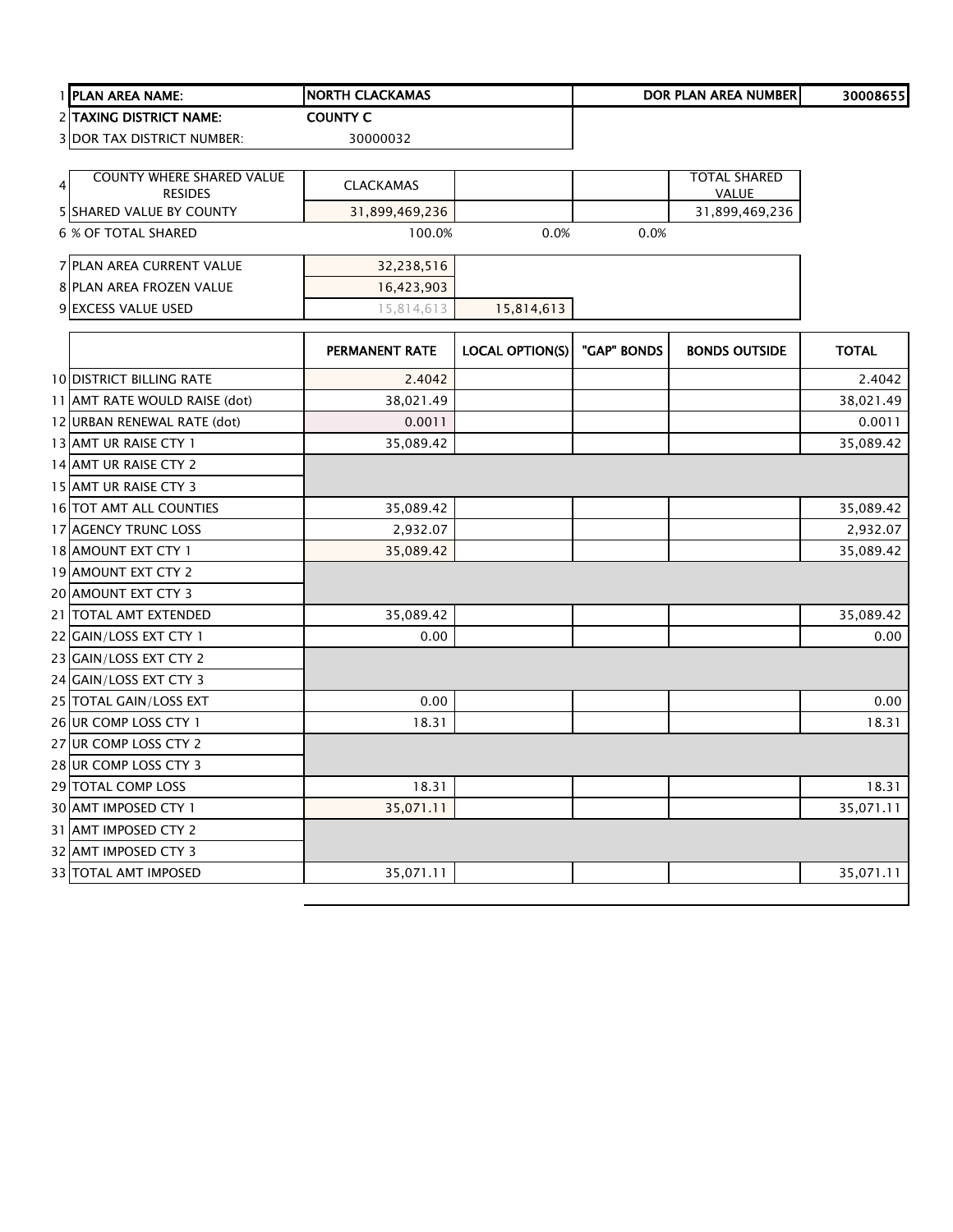| I PLAN AREA NAME:                                                    | <b>NORTH CLACKAMAS</b> |             |      | <b>DOR PLAN AREA NUMBERI</b>        | 30008655 |
|----------------------------------------------------------------------|------------------------|-------------|------|-------------------------------------|----------|
| <b>2 TAXING DISTRICT NAME:</b>                                       | <b>COUNTY R</b>        |             |      |                                     |          |
| <b>3IDOR TAX DISTRICT NUMBER:</b>                                    | 30000031               |             |      |                                     |          |
| <b>COUNTY WHERE SHARED VALUE</b><br>$\overline{4}$<br><b>RESIDES</b> | <b>CLACKAMAS</b>       |             |      | <b>TOTAL SHARED</b><br><b>VALUE</b> |          |
| <b>5 ISHARED VALUE BY COUNTY</b>                                     | 26,299,218,776         |             |      | 26,299,218,776                      |          |
| 6 % OF TOTAL SHARED                                                  | 100.0%                 | 0.0%        | 0.0% |                                     |          |
|                                                                      |                        |             |      |                                     |          |
| <b>7 PLAN AREA CURRENT VALUE</b>                                     | 692,786,335            |             |      |                                     |          |
| <b>8 PLAN AREA FROZEN VALUE</b>                                      | 381,295,660            |             |      |                                     |          |
| <b>9 EXCESS VALUE USED</b>                                           | 311,490,675            | 311,490,675 |      |                                     |          |

|                                 | <b>PERMANENT RATE</b> | <b>LOCAL OPTION(S)</b> | "GAP" BONDS | <b>BONDS OUTSIDE</b> | <b>TOTAL</b> |
|---------------------------------|-----------------------|------------------------|-------------|----------------------|--------------|
| <b>10 DISTRICT BILLING RATE</b> | 2.9766                |                        |             |                      | 2.9766       |
| 11 AMT RATE WOULD RAISE (dot)   | 927,183.14            |                        |             |                      | 927,183.14   |
| 12 URBAN RENEWAL RATE (dot)     | 0.0352                |                        |             |                      | 0.0352       |
| 13 AMT UR RAISE CTY 1           | 925,732.50            |                        |             |                      | 925,732.50   |
| 14 AMT UR RAISE CTY 2           |                       |                        |             |                      |              |
| 15 AMT UR RAISE CTY 3           |                       |                        |             |                      |              |
| <b>16 TOT AMT ALL COUNTIES</b>  | 925,732.50            |                        |             |                      | 925,732.50   |
| 17 AGENCY TRUNC LOSS            | 1,450.64              |                        |             |                      | 1,450.64     |
| 18 AMOUNT EXT CTY 1             | 925,732.50            |                        |             |                      | 925,732.50   |
| 19 AMOUNT EXT CTY 2             |                       |                        |             |                      |              |
| <b>20 AMOUNT EXT CTY 3</b>      |                       |                        |             |                      |              |
| 21 TOTAL AMT EXTENDED           | 925,732.50            |                        |             |                      | 925,732.50   |
| 22 GAIN/LOSS EXT CTY 1          | 0.00                  |                        |             |                      | 0.00         |
| 23 GAIN/LOSS EXT CTY 2          |                       |                        |             |                      |              |
| 24 GAIN/LOSS EXT CTY 3          |                       |                        |             |                      |              |
| 25 TOTAL GAIN/LOSS EXT          | 0.00                  |                        |             |                      | 0.00         |
| 26 UR COMP LOSS CTY 1           | 3.35                  |                        |             |                      | 3.35         |
| 27 UR COMP LOSS CTY 2           |                       |                        |             |                      |              |
| 28 UR COMP LOSS CTY 3           |                       |                        |             |                      |              |
| 29 TOTAL COMP LOSS              | 3.35                  |                        |             |                      | 3.35         |
| 30 AMT IMPOSED CTY 1            | 925,729.15            |                        |             |                      | 925,729.15   |
| 31 AMT IMPOSED CTY 2            |                       |                        |             |                      |              |
| 32 AMT IMPOSED CTY 3            |                       |                        |             |                      |              |
| 33 TOTAL AMT IMPOSED            | 925,729.15            |                        |             |                      | 925,729.15   |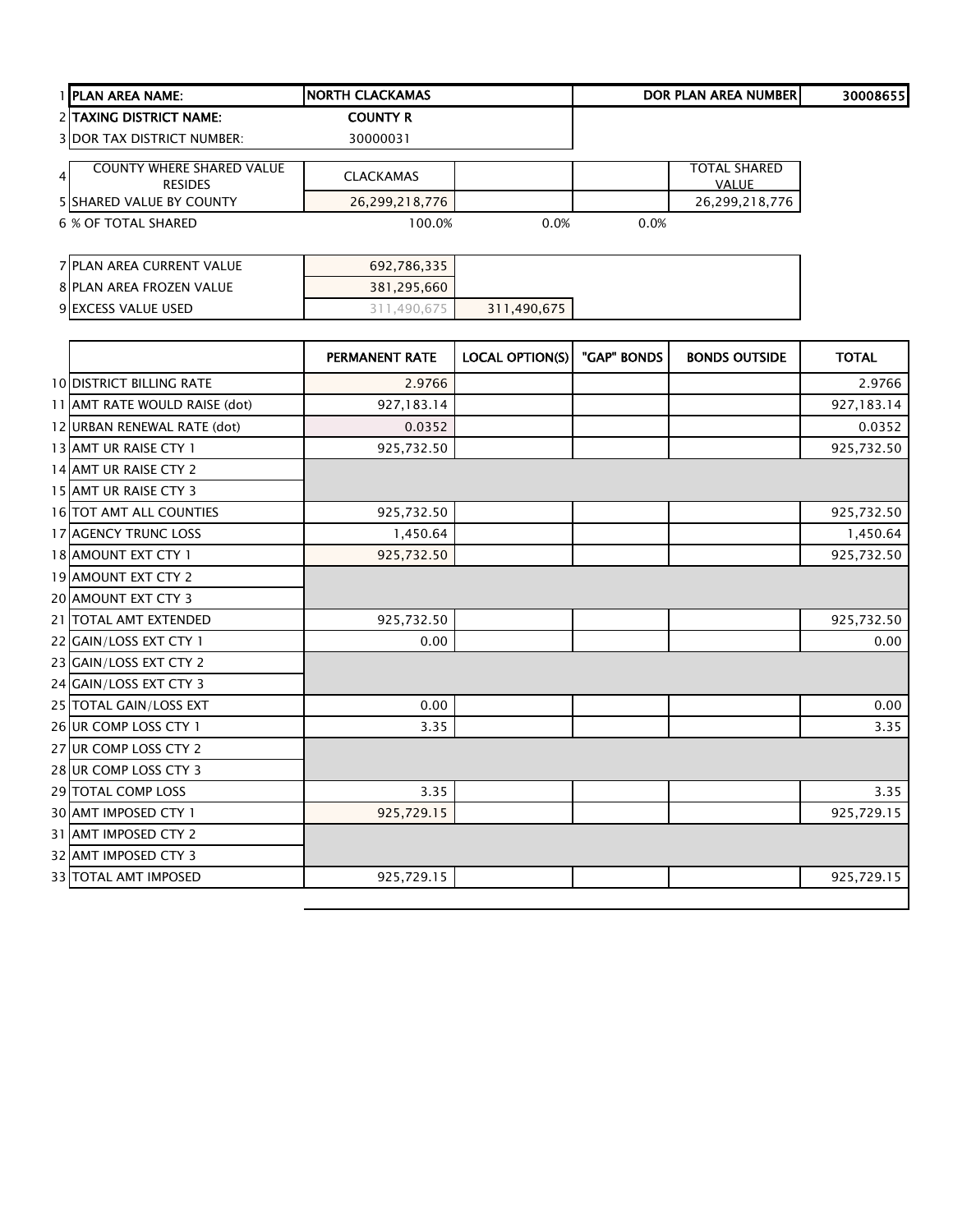| 1 PLAN AREA NAME:                                                    | <b>NORTH CLACKAMAS</b>           |                        |             | <b>DOR PLAN AREA NUMBER</b>  | 30008655     |
|----------------------------------------------------------------------|----------------------------------|------------------------|-------------|------------------------------|--------------|
| 2 TAXING DISTRICT NAME:                                              | <b>COUNTY EXTENSION &amp; 4H</b> |                        |             |                              |              |
| <b>3 DOR TAX DISTRICT NUMBER:</b>                                    | 30008091                         |                        |             |                              |              |
| <b>COUNTY WHERE SHARED VALUE</b><br>$\overline{4}$<br><b>RESIDES</b> | <b>CLACKAMAS</b>                 |                        |             | <b>TOTAL SHARED</b><br>VALUE |              |
| <b>5 SHARED VALUE BY COUNTY</b>                                      | 58,182,830,003                   |                        |             | 58,182,830,003               |              |
| <b>6 % OF TOTAL SHARED</b>                                           | 100.0%                           | 0.0%                   | 0.0%        |                              |              |
| 7 PLAN AREA CURRENT VALUE                                            | 725,024,851                      |                        |             |                              |              |
| 8 PLAN AREA FROZEN VALUE                                             | 397,719,563                      |                        |             |                              |              |
| 9 EXCESS VALUE USED                                                  | 327,305,288                      | 327,305,288            |             |                              |              |
|                                                                      | PERMANENT RATE                   | <b>LOCAL OPTION(S)</b> | "GAP" BONDS | <b>BONDS OUTSIDE</b>         | <b>TOTAL</b> |
| <b>10 DISTRICT BILLING RATE</b>                                      | 0.0500                           |                        |             |                              | 0.0500       |
| 11 AMT RATE WOULD RAISE (dot)                                        | 16,365.26                        |                        |             |                              | 16,365.26    |
| 12 URBAN RENEWAL RATE (dot)                                          | 0.0002                           |                        |             |                              | 0.0002       |
| 13 AMT UR RAISE CTY 1                                                | 11,636.57                        |                        |             |                              | 11,636.57    |
| 14 AMT UR RAISE CTY 2                                                |                                  |                        |             |                              |              |
| 15 AMT UR RAISE CTY 3                                                |                                  |                        |             |                              |              |
| 16 TOT AMT ALL COUNTIES                                              | 11,636.57                        |                        |             |                              | 11,636.57    |
| 17 AGENCY TRUNC LOSS                                                 | 4,728.69                         |                        |             |                              | 4,728.69     |
| 18 AMOUNT EXT CTY 1                                                  | 11,636.57                        |                        |             |                              | 11,636.57    |
| 19 AMOUNT EXT CTY 2                                                  |                                  |                        |             |                              |              |
| 20 AMOUNT EXT CTY 3                                                  |                                  |                        |             |                              |              |
| 21 TOTAL AMT EXTENDED                                                | 11,636.57                        |                        |             |                              | 11,636.57    |
| 22 GAIN/LOSS EXT CTY 1                                               | 0.00                             |                        |             |                              | 0.00         |
| 23 GAIN/LOSS EXT CTY 2                                               |                                  |                        |             |                              |              |
| 24 GAIN/LOSS EXT CTY 3                                               |                                  |                        |             |                              |              |
| 25 TOTAL GAIN/LOSS EXT                                               | 0.00                             |                        |             |                              | 0.00         |
| 26 UR COMP LOSS CTY 1                                                | 3.15                             |                        |             |                              | 3.15         |
| 27 UR COMP LOSS CTY 2                                                |                                  |                        |             |                              |              |
| 28 UR COMP LOSS CTY 3                                                |                                  |                        |             |                              |              |
| 29 TOTAL COMP LOSS                                                   | 3.15                             |                        |             |                              | 3.15         |
| 30 AMT IMPOSED CTY 1                                                 | 11,633.42                        |                        |             |                              | 11,633.42    |
| 31 AMT IMPOSED CTY 2                                                 |                                  |                        |             |                              |              |
| 32 AMT IMPOSED CTY 3                                                 |                                  |                        |             |                              |              |
| 33 TOTAL AMT IMPOSED                                                 | 11,633.42                        |                        |             |                              | 11,633.42    |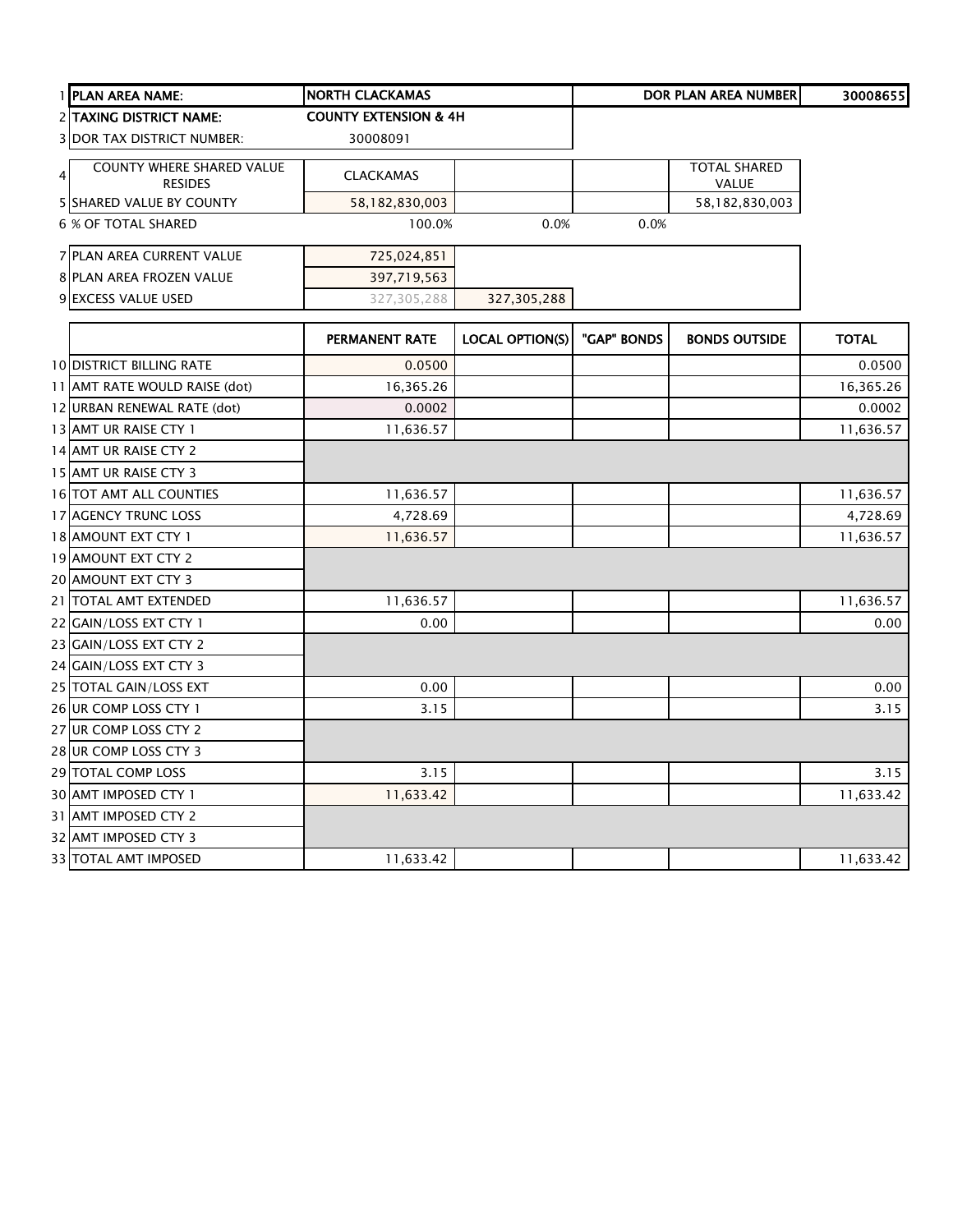|   | 1 PLAN AREA NAME:                 | <b>NORTH CLACKAMAS</b>     |                        |             | <b>DOR PLAN AREA NUMBER</b> | 30008655     |
|---|-----------------------------------|----------------------------|------------------------|-------------|-----------------------------|--------------|
|   | <b>2 TAXING DISTRICT NAME:</b>    | <b>COUNTY LAW ENHANCED</b> |                        |             |                             |              |
|   | <b>3 DOR TAX DISTRICT NUMBER:</b> | 30009212                   |                        |             |                             |              |
|   | <b>COUNTY WHERE SHARED VALUE</b>  |                            |                        |             | <b>TOTAL SHARED</b>         |              |
| 4 | <b>RESIDES</b>                    | <b>CLACKAMAS</b>           |                        |             | VALUE                       |              |
|   | <b>5 SHARED VALUE BY COUNTY</b>   | 11,529,096,846             |                        |             | 11,529,096,846              |              |
|   | <b>6 % OF TOTAL SHARED</b>        | 100.0%                     | 0.0%                   | 0.0%        | 100.0%                      |              |
|   | 7 PLAN AREA CURRENT VALUE         | 692,786,335                |                        |             |                             |              |
|   | 8 PLAN AREA FROZEN VALUE          | 381,295,660                |                        |             |                             |              |
|   | 9 EXCESS VALUE USED               | 311,490,675                | 311,490,675            |             |                             |              |
|   |                                   | PERMANENT RATE             | <b>LOCAL OPTION(S)</b> | "GAP" BONDS | <b>BONDS OUTSIDE</b>        | <b>TOTAL</b> |
|   | <b>10 DISTRICT BILLING RATE</b>   | 0.7198                     |                        |             |                             | 0.7198       |
|   | 11 AMT RATE WOULD RAISE (dot)     | 224,210.99                 |                        |             |                             | 224,210.99   |
|   | 12 URBAN RENEWAL RATE (dot)       | 0.0194                     |                        |             |                             | 0.0194       |
|   | 13 AMT UR RAISE CTY 1             | 223,664.48                 |                        |             |                             | 223,664.48   |
|   | 14 AMT UR RAISE CTY 2             |                            |                        |             |                             |              |
|   | 15 AMT UR RAISE CTY 3             |                            |                        |             |                             |              |
|   | 16 TOT AMT ALL COUNTIES           | 223,664.48                 |                        |             |                             | 223,664.48   |
|   | 17 AGENCY TRUNC LOSS              | 546.51                     |                        |             |                             | 546.51       |
|   | 18 AMOUNT EXT CTY 1               | 223,664.48                 |                        |             |                             | 223,664.48   |
|   | 19 AMOUNT EXT CTY 2               |                            |                        |             |                             |              |
|   | 20 AMOUNT EXT CTY 3               |                            |                        |             |                             |              |
|   | 21   TOTAL AMT EXTENDED           | 223,664.48                 |                        |             |                             | 223,664.48   |
|   | 22 GAIN/LOSS EXT CTY 1            | 0.00                       |                        |             |                             | 0.00         |
|   | 23 GAIN/LOSS EXT CTY 2            |                            |                        |             |                             |              |
|   | 24 GAIN/LOSS EXT CTY 3            |                            |                        |             |                             |              |
|   | 25 TOTAL GAIN/LOSS EXT            | 0.00                       |                        |             |                             | 0.00         |
|   | 26 UR COMP LOSS CTY 1             | 1.66                       |                        |             |                             | 1.66         |
|   | 27 UR COMP LOSS CTY 2             |                            |                        |             |                             |              |
|   | 28 UR COMP LOSS CTY 3             |                            |                        |             |                             |              |
|   | 29 TOTAL COMP LOSS                | 1.66                       |                        |             |                             | 1.66         |
|   | 30 AMT IMPOSED CTY 1              | 223,662.82                 |                        |             |                             | 223,662.82   |
|   | 31 AMT IMPOSED CTY 2              |                            |                        |             |                             |              |
|   | 32 AMT IMPOSED CTY 3              |                            |                        |             |                             |              |
|   |                                   |                            |                        |             |                             |              |
|   | <b>33 TOTAL AMT IMPOSED</b>       | 223,662.82                 |                        |             |                             | 223,662.82   |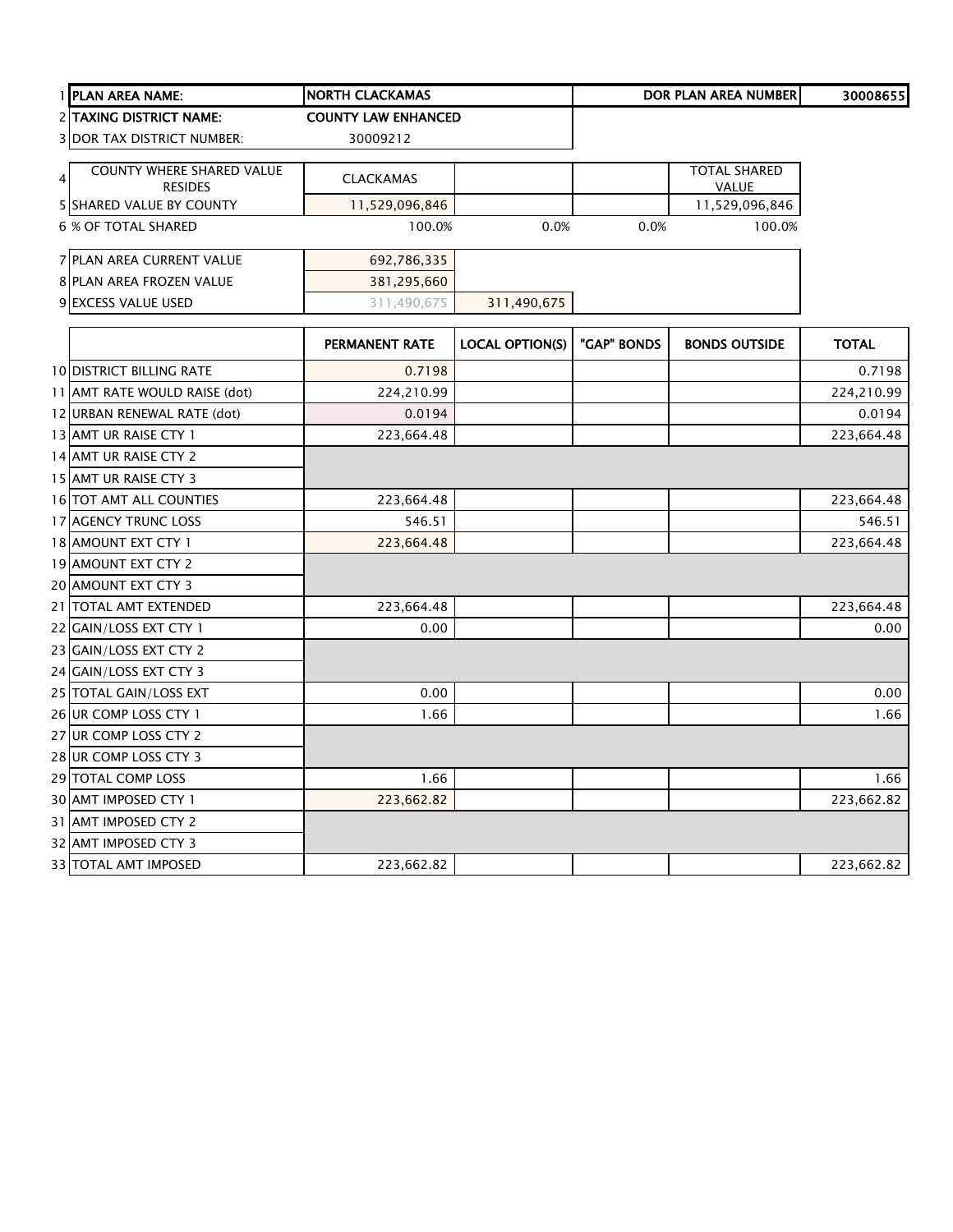|   | 1 PLAN AREA NAME:                           | <b>NORTH CLACKAMAS</b> |                        |             | <b>DOR PLAN AREA NUMBER</b>  | 30008655     |
|---|---------------------------------------------|------------------------|------------------------|-------------|------------------------------|--------------|
|   | <b>2 TAXING DISTRICT NAME:</b>              | <b>COUNTY LIBRARY</b>  |                        |             |                              |              |
|   | <b>3 DOR TAX DISTRICT NUMBER:</b>           | 30009121               |                        |             |                              |              |
| 4 | COUNTY WHERE SHARED VALUE<br><b>RESIDES</b> | <b>CLACKAMAS</b>       |                        |             | <b>TOTAL SHARED</b><br>VALUE |              |
|   | <b>5 SHARED VALUE BY COUNTY</b>             | 58,182,830,003         |                        |             | 58,182,830,003               |              |
|   | <b>6 % OF TOTAL SHARED</b>                  | 100.0%                 | 0.0%                   | 0.0%        | 100.0%                       |              |
|   | 7 PLAN AREA CURRENT VALUE                   | 725,024,851            |                        |             |                              |              |
|   | 8 PLAN AREA FROZEN VALUE                    | 397,719,563            |                        |             |                              |              |
|   | 9 EXCESS VALUE USED                         | 327,305,288            | 327,305,288            |             |                              |              |
|   |                                             | <b>PERMANENT RATE</b>  | <b>LOCAL OPTION(S)</b> | "GAP" BONDS | <b>BONDS OUTSIDE</b>         | <b>TOTAL</b> |
|   | <b>10 DISTRICT BILLING RATE</b>             | 0.3974                 |                        |             |                              | 0.3974       |
|   | 11 AMT RATE WOULD RAISE (dot)               | 130,071.12             |                        |             |                              | 130,071.12   |
|   | 12 URBAN RENEWAL RATE (dot)                 | 0.0022                 |                        |             |                              | 0.0022       |
|   | 13 AMT UR RAISE CTY 1                       | 128,002.23             |                        |             |                              | 128,002.23   |
|   | 14 AMT UR RAISE CTY 2                       |                        |                        |             |                              |              |
|   | 15 AMT UR RAISE CTY 3                       |                        |                        |             |                              |              |
|   | 16 TOT AMT ALL COUNTIES                     | 128,002.23             |                        |             |                              | 128,002.23   |
|   | 17 AGENCY TRUNC LOSS                        | 2,068.89               |                        |             |                              | 2,068.89     |
|   | 18 AMOUNT EXT CTY 1                         | 128,002.23             |                        |             |                              | 128,002.23   |
|   | 19 AMOUNT EXT CTY 2                         |                        |                        |             |                              |              |
|   | 20 AMOUNT EXT CTY 3                         |                        |                        |             |                              |              |
|   | 21 TOTAL AMT EXTENDED                       | 128,002.23             |                        |             |                              | 128,002.23   |
|   | 22 GAIN/LOSS EXT CTY 1                      | 0.00                   |                        |             |                              | 0.00         |
|   | 23 GAIN/LOSS EXT CTY 2                      |                        |                        |             |                              |              |
|   | 24 GAIN/LOSS EXT CTY 3                      |                        |                        |             |                              |              |
|   | 25 TOTAL GAIN/LOSS EXT                      | 0.00                   |                        |             |                              | 0.00         |
|   | 26 UR COMP LOSS CTY 1                       | 37.93                  |                        |             |                              | 37.93        |
|   | 27 UR COMP LOSS CTY 2                       |                        |                        |             |                              |              |
|   | UR COMP LOSS CTY 3                          |                        |                        |             |                              |              |
|   | 29 TOTAL COMP LOSS                          | 37.93                  |                        |             |                              | 37.93        |
|   | 30 AMT IMPOSED CTY 1                        | 127,964.30             |                        |             |                              | 127,964.30   |
|   | 31 AMT IMPOSED CTY 2                        |                        |                        |             |                              |              |
|   | 32 AMT IMPOSED CTY 3                        |                        |                        |             |                              |              |
|   | 33 TOTAL AMT IMPOSED                        | 127,964.30             |                        |             |                              | 127,964.30   |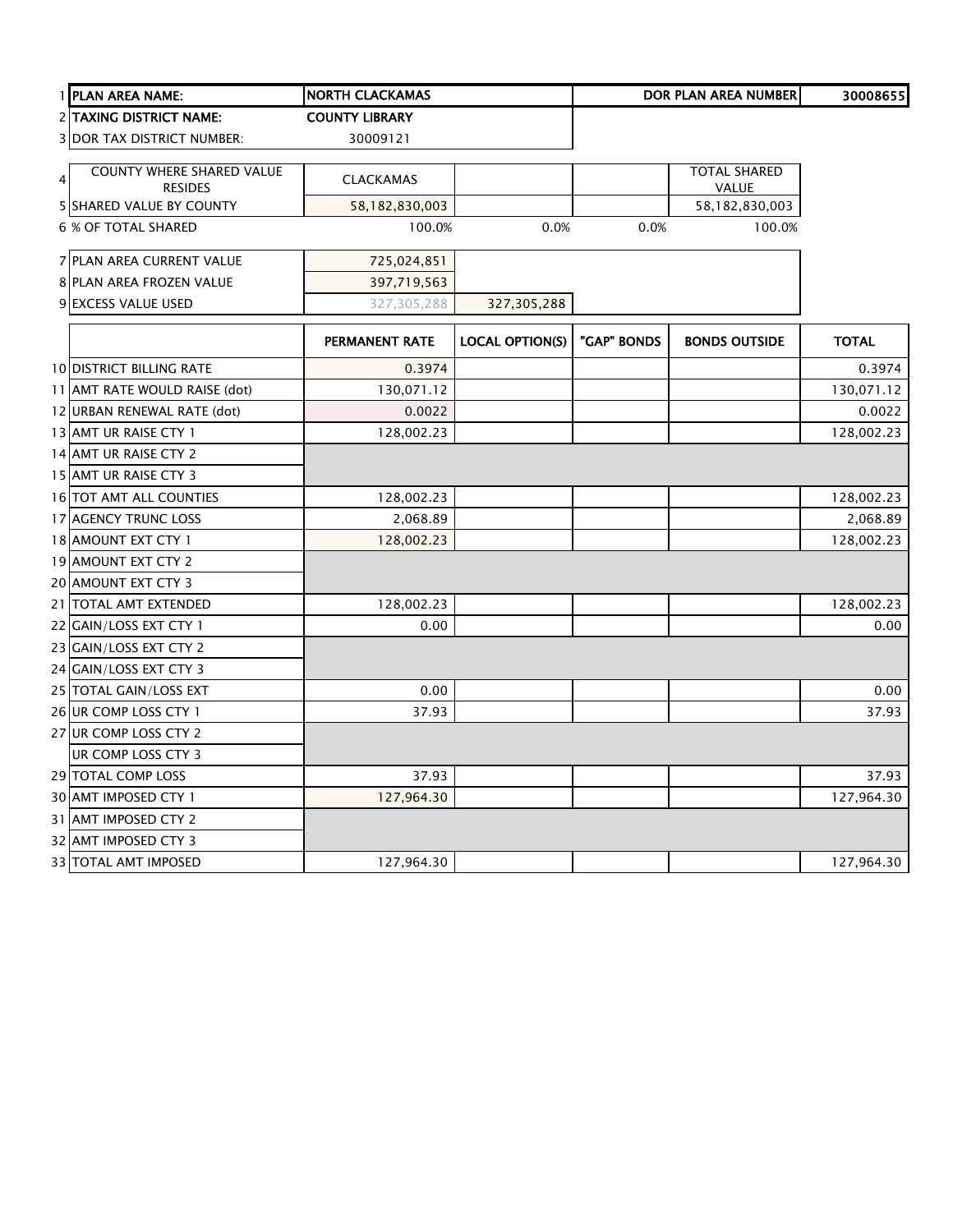| 1 PLAN AREA NAME:                 | <b>NORTH CLACKAMAS</b>  |                        |             | <b>DOR PLAN AREA NUMBER</b> | 30008655     |
|-----------------------------------|-------------------------|------------------------|-------------|-----------------------------|--------------|
| 2 TAXING DISTRICT NAME:           | <b>COUNTY SOIL CONS</b> |                        |             |                             |              |
| <b>3 DOR TAX DISTRICT NUMBER:</b> | 30008060                |                        |             |                             |              |
| <b>COUNTY WHERE SHARED VALUE</b>  |                         |                        |             | <b>TOTAL SHARED</b>         |              |
| 4<br><b>RESIDES</b>               | <b>CLACKAMAS</b>        |                        |             | <b>VALUE</b>                |              |
| 5 SHARED VALUE BY COUNTY          | 58,198,688,012          |                        |             | 58,198,688,012              |              |
| <b>6 % OF TOTAL SHARED</b>        | 100.0%                  | 0.0%                   | 0.0%        |                             |              |
| 7 PLAN AREA CURRENT VALUE         | 725,024,851             |                        |             |                             |              |
| 8 PLAN AREA FROZEN VALUE          | 397,719,563             |                        |             |                             |              |
| 9 EXCESS VALUE USED               | 327,305,288             | 327,305,288            |             |                             |              |
|                                   | PERMANENT RATE          | <b>LOCAL OPTION(S)</b> | "GAP" BONDS | <b>BONDS OUTSIDE</b>        | <b>TOTAL</b> |
| <b>10 DISTRICT BILLING RATE</b>   | 0.0500                  |                        |             |                             | 0.0500       |
| 11 AMT RATE WOULD RAISE (dot)     | 16,365.26               |                        |             |                             | 16,365.26    |
| 12 URBAN RENEWAL RATE (dot)       | 0.0002                  |                        |             |                             | 0.0002       |
| 13 AMT UR RAISE CTY 1             | 11,639.74               |                        |             |                             | 11,639.74    |
| 14 AMT UR RAISE CTY 2             |                         |                        |             |                             |              |
| 15 AMT UR RAISE CTY 3             |                         |                        |             |                             |              |
| 16 TOT AMT ALL COUNTIES           | 11,639.74               |                        |             |                             | 11,639.74    |
| 17 AGENCY TRUNC LOSS              | 4,725.52                |                        |             |                             | 4,725.52     |
| 18 AMOUNT EXT CTY 1               | 11,639.74               |                        |             |                             | 11,639.74    |
| 19 AMOUNT EXT CTY 2               |                         |                        |             |                             |              |
| 20 AMOUNT EXT CTY 3               |                         |                        |             |                             |              |
| 21 TOTAL AMT EXTENDED             | 11,639.74               |                        |             |                             | 11,639.74    |
| 22 GAIN/LOSS EXT CTY 1            | 0.00                    |                        |             |                             | 0.00         |
| 23 GAIN/LOSS EXT CTY 2            |                         |                        |             |                             |              |
| 24 GAIN/LOSS EXT CTY 3            |                         |                        |             |                             |              |
| 25 TOTAL GAIN/LOSS EXT            | 0.00                    |                        |             |                             | 0.00         |
| 26 UR COMP LOSS CTY 1             | 3.03                    |                        |             |                             | 3.03         |
| 27 UR COMP LOSS CTY 2             |                         |                        |             |                             |              |
| 28 UR COMP LOSS CTY 3             |                         |                        |             |                             |              |
| 29 TOTAL COMP LOSS                | 3.03                    |                        |             |                             | 3.03         |
| 30 AMT IMPOSED CTY 1              | 11,636.71               |                        |             |                             | 11,636.71    |
| 31 AMT IMPOSED CTY 2              |                         |                        |             |                             |              |
| 32 AMT IMPOSED CTY 3              |                         |                        |             |                             |              |
| 33 TOTAL AMT IMPOSED              | 11,636.71               |                        |             |                             | 11,636.71    |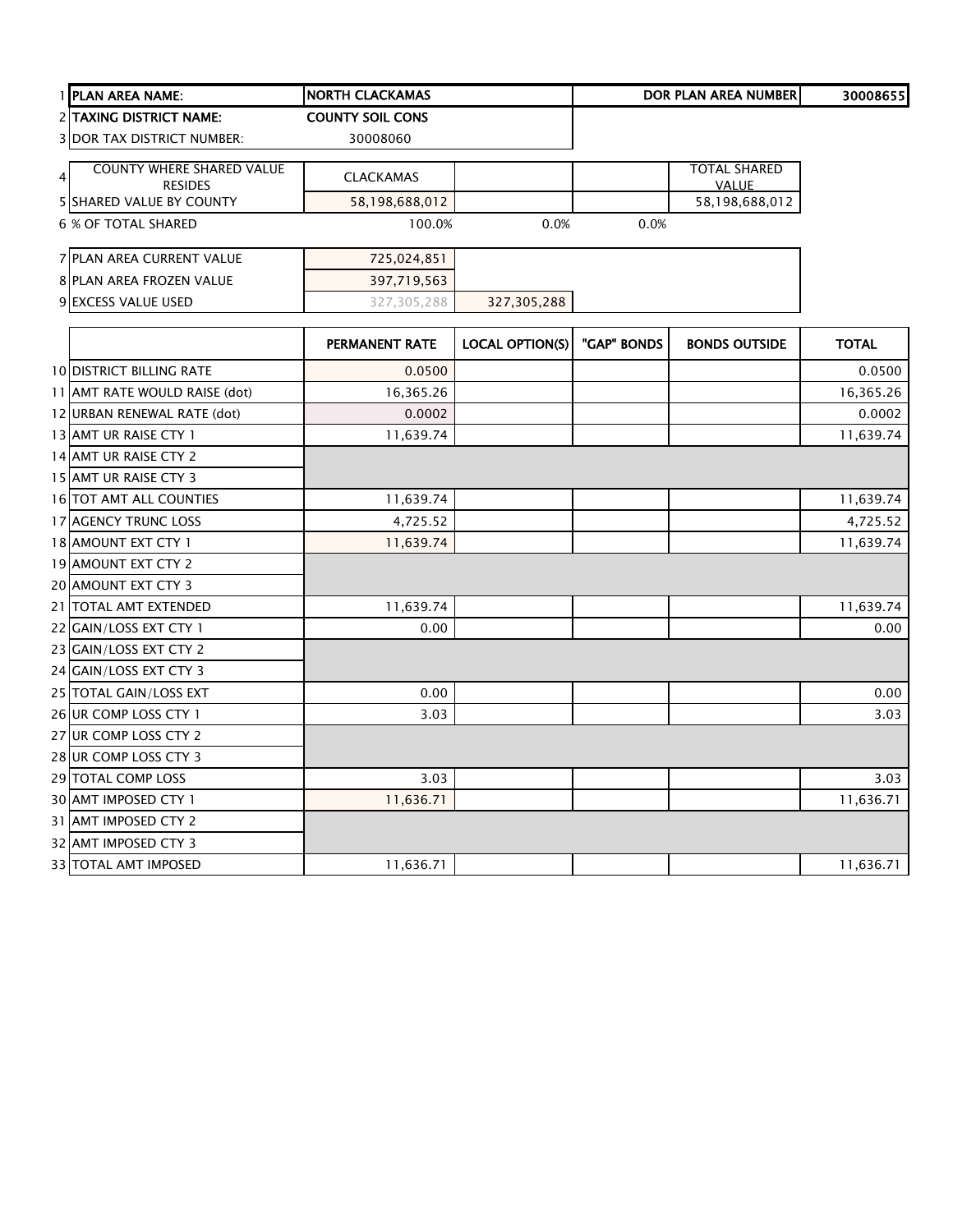|   | 1 PLAN AREA NAME:                 | <b>NORTH CLACKAMAS</b> |                        |             | <b>DOR PLAN AREA NUMBER</b> | 30008655     |
|---|-----------------------------------|------------------------|------------------------|-------------|-----------------------------|--------------|
|   | 2 TAXING DISTRICT NAME:           | <b>ESD CLACKAMAS</b>   |                        |             |                             |              |
|   | <b>3 DOR TAX DISTRICT NUMBER:</b> | 30503000               |                        |             |                             |              |
|   | <b>COUNTY WHERE SHARED VALUE</b>  |                        |                        |             | <b>TOTAL SHARED</b>         |              |
| 4 | <b>RESIDES</b>                    | <b>CLACKAMAS</b>       |                        |             | <b>VALUE</b>                |              |
|   | <b>5 SHARED VALUE BY COUNTY</b>   | 55,644,642,420         |                        |             | 55,644,642,420              |              |
|   | <b>6 % OF TOTAL SHARED</b>        | 100.0%                 | 0.0%                   | 0.0%        |                             |              |
|   | 7 PLAN AREA CURRENT VALUE         | 725,024,851            |                        |             |                             |              |
|   | 8 PLAN AREA FROZEN VALUE          | 397,719,563            |                        |             |                             |              |
|   | 9 EXCESS VALUE USED               | 327,305,288            | 327,305,288            |             |                             |              |
|   |                                   | <b>PERMANENT RATE</b>  | <b>LOCAL OPTION(S)</b> | "GAP" BONDS | <b>BONDS OUTSIDE</b>        | <b>TOTAL</b> |
|   | <b>10 DISTRICT BILLING RATE</b>   | 0.3687                 |                        |             |                             | 0.3687       |
|   | 11 AMT RATE WOULD RAISE (dot)     | 120,677.46             |                        |             |                             | 120,677.46   |
|   | 12 URBAN RENEWAL RATE (dot)       | 0.0021                 |                        |             |                             | 0.0021       |
|   | 13 AMT UR RAISE CTY 1             | 116,853.75             |                        |             |                             | 116,853.75   |
|   | 14 AMT UR RAISE CTY 2             |                        |                        |             |                             |              |
|   | 15 AMT UR RAISE CTY 3             |                        |                        |             |                             |              |
|   | 16 TOT AMT ALL COUNTIES           | 116,853.75             |                        |             |                             | 116,853.75   |
|   | 17 AGENCY TRUNC LOSS              | 3,823.71               |                        |             |                             | 3,823.71     |
|   | 18 AMOUNT EXT CTY 1               | 116,853.75             |                        |             |                             | 116,853.75   |
|   | 19 AMOUNT EXT CTY 2               |                        |                        |             |                             |              |
|   | 20 AMOUNT EXT CTY 3               |                        |                        |             |                             |              |
|   | 21   TOTAL AMT EXTENDED           | 116,853.75             |                        |             |                             | 116,853.75   |
|   | 22 GAIN/LOSS EXT CTY 1            | 0.00                   |                        |             |                             | 0.00         |
|   | 23 GAIN/LOSS EXT CTY 2            |                        |                        |             |                             |              |
|   | 24 GAIN/LOSS EXT CTY 3            |                        |                        |             |                             |              |
|   | 25 TOTAL GAIN/LOSS EXT            | 0.00                   |                        |             |                             | 0.00         |
|   | 26 UR COMP LOSS CTY 1             | 36.06                  |                        |             |                             | 36.06        |
|   | 27 UR COMP LOSS CTY 2             |                        |                        |             |                             |              |
|   | 28 UR COMP LOSS CTY 3             |                        |                        |             |                             |              |
|   | 29 TOTAL COMP LOSS                | 36.06                  |                        |             |                             | 36.06        |
|   | 30 AMT IMPOSED CTY 1              | 116,817.69             |                        |             |                             | 116,817.69   |
|   | 31 AMT IMPOSED CTY 2              |                        |                        |             |                             |              |
|   | 32 AMT IMPOSED CTY 3              |                        |                        |             |                             |              |
|   | 33 TOTAL AMT IMPOSED              | 116,817.69             |                        |             |                             | 116,817.69   |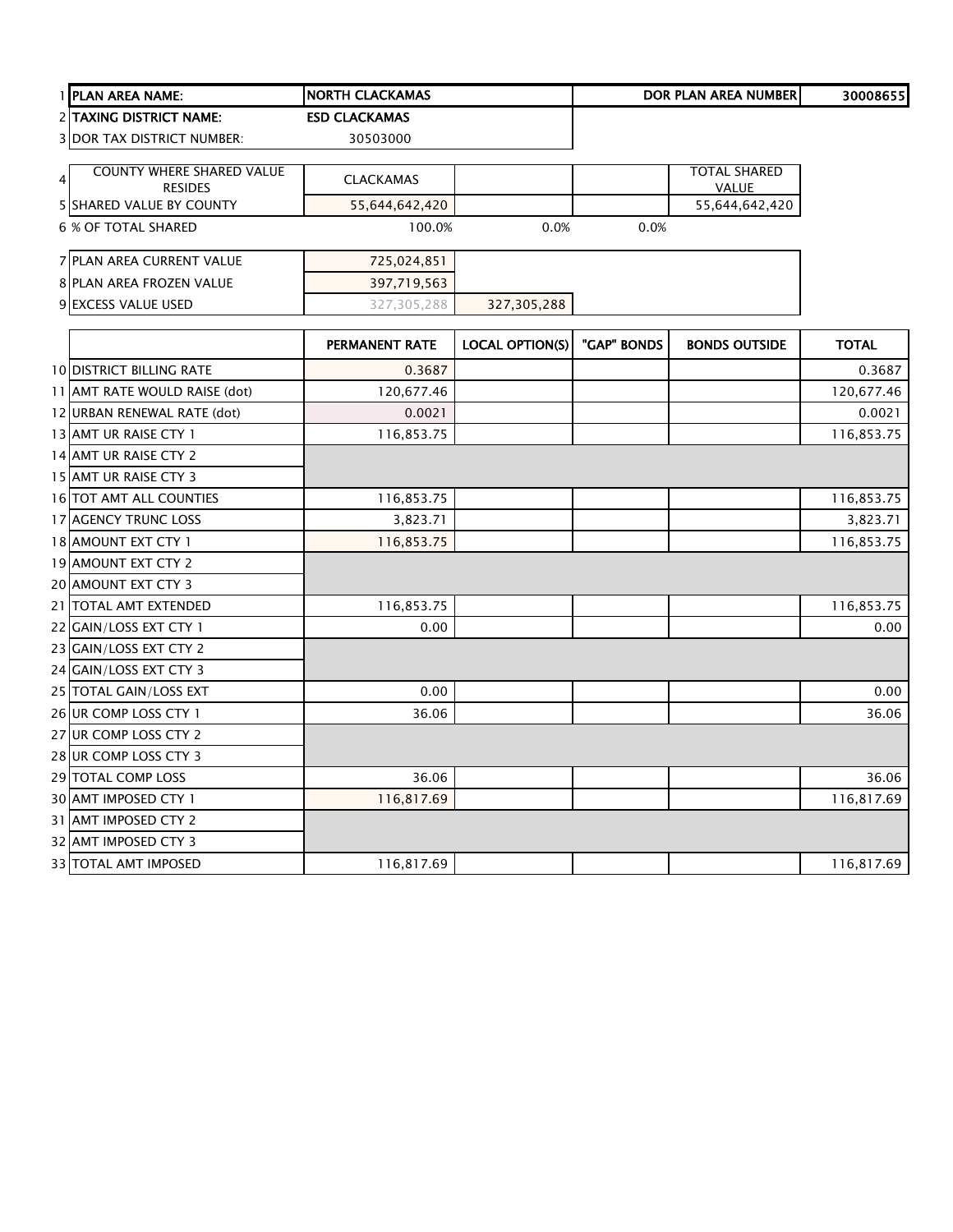|                | 1 PLAN AREA NAME:                                  | <b>NORTH CLACKAMAS</b> |                        |             | DOR PLAN AREA NUMBER                | 30008655     |
|----------------|----------------------------------------------------|------------------------|------------------------|-------------|-------------------------------------|--------------|
|                | 2 TAXING DISTRICT NAME:                            | <b>FD1 CLACKAMAS</b>   |                        |             |                                     |              |
|                | <b>3 DOR TAX DISTRICT NUMBER:</b>                  | 30020800               |                        |             |                                     |              |
| $\overline{4}$ | <b>COUNTY WHERE SHARED VALUE</b><br><b>RESIDES</b> | <b>CLACKAMAS</b>       |                        |             | <b>TOTAL SHARED</b><br><b>VALUE</b> |              |
|                | 5 SHARED VALUE BY COUNTY                           | 26,023,410,841         |                        |             | 26,023,410,841                      |              |
|                | <b>6 % OF TOTAL SHARED</b>                         | 100.0%                 | 0.0%                   | 0.0%        |                                     |              |
|                | 7 PLAN AREA CURRENT VALUE                          | 724,837,958            |                        |             |                                     |              |
|                | 8 PLAN AREA FROZEN VALUE                           | 397,645,806            |                        |             |                                     |              |
|                | 9 EXCESS VALUE USED                                | 327, 192, 152          | 327, 192, 152          |             |                                     |              |
|                |                                                    | PERMANENT RATE         | <b>LOCAL OPTION(S)</b> | "GAP" BONDS | <b>BONDS OUTSIDE</b>                | <b>TOTAL</b> |
|                | <b>10 DISTRICT BILLING RATE</b>                    | 2.4012                 |                        |             |                                     | 2.4012       |
|                | 11 AMT RATE WOULD RAISE (dot)                      | 785,653.80             |                        |             |                                     | 785,653.80   |
|                | 12 URBAN RENEWAL RATE (dot)                        | 0.0301                 |                        |             |                                     | 0.0301       |
|                | 13 AMT UR RAISE CTY 1                              | 783,304.67             |                        |             |                                     | 783,304.67   |
|                | 14 AMT UR RAISE CTY 2                              |                        |                        |             |                                     |              |
|                | 15 AMT UR RAISE CTY 3                              |                        |                        |             |                                     |              |
|                | 16 TOT AMT ALL COUNTIES                            | 783,304.67             |                        |             |                                     | 783,304.67   |
|                | 17 AGENCY TRUNC LOSS                               | 2,349.13               |                        |             |                                     | 2,349.13     |
|                | 18 AMOUNT EXT CTY 1                                | 783,304.67             |                        |             |                                     | 783,304.67   |
|                | 19 AMOUNT EXT CTY 2                                |                        |                        |             |                                     |              |
|                | 20 AMOUNT EXT CTY 3                                |                        |                        |             |                                     |              |
|                | 21 TOTAL AMT EXTENDED                              | 783,304.67             |                        |             |                                     | 783,304.67   |
|                | 22 GAIN/LOSS EXT CTY 1                             | 0.00                   |                        |             |                                     | 0.00         |
|                | 23 GAIN/LOSS EXT CTY 2                             |                        |                        |             |                                     |              |
|                | 24 GAIN/LOSS EXT CTY 3                             |                        |                        |             |                                     |              |
|                | 25 TOTAL GAIN/LOSS EXT                             | 0.00                   |                        |             |                                     | 0.00         |
|                | 26 UR COMP LOSS CTY 1                              | 455.42                 |                        |             |                                     | 455.42       |
|                | 27 UR COMP LOSS CTY 2                              |                        |                        |             |                                     |              |
|                | 28 UR COMP LOSS CTY 3                              |                        |                        |             |                                     |              |
|                | 29 TOTAL COMP LOSS                                 | 455.42                 |                        |             |                                     | 455.42       |
|                | 30 AMT IMPOSED CTY 1                               | 782,849.25             |                        |             |                                     | 782,849.25   |
|                | 31 AMT IMPOSED CTY 2                               |                        |                        |             |                                     |              |
|                | 32 AMT IMPOSED CTY 3                               |                        |                        |             |                                     |              |
|                | <b>33 TOTAL AMT IMPOSED</b>                        | 782,849.25             |                        |             |                                     | 782,849.25   |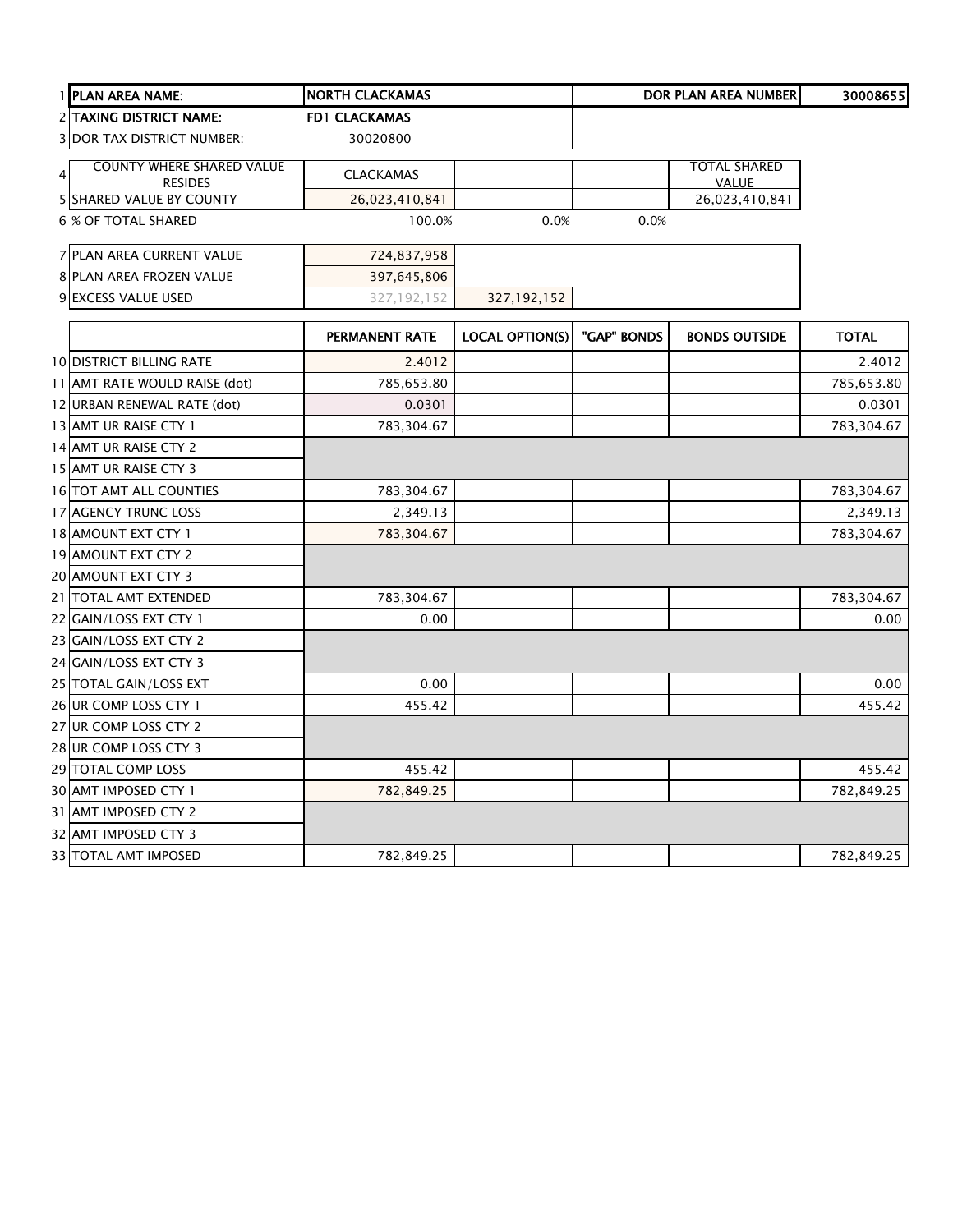|                | 1 PLAN AREA NAME:                | <b>NORTH CLACKAMAS</b> |                        |             | <b>DOR PLAN AREA NUMBER</b> | 30008655     |
|----------------|----------------------------------|------------------------|------------------------|-------------|-----------------------------|--------------|
|                | <b>2 TAXING DISTRICT NAME:</b>   | <b>Park N Clack</b>    |                        |             |                             |              |
|                | 3 DOR TAX DISTRICT NUMBER:       | 30001380               |                        |             |                             |              |
| $\overline{4}$ | <b>COUNTY WHERE SHARED VALUE</b> | <b>CLACKAMAS</b>       |                        |             | <b>TOTAL SHARED</b>         |              |
|                | <b>RESIDES</b>                   |                        |                        |             | VALUE                       |              |
|                | 5 SHARED VALUE BY COUNTY         | 13,080,350,054         |                        |             | 13,080,350,054              |              |
|                | 6 % OF TOTAL SHARED              | 100.0%                 | 0.0%                   | 0.0%        |                             |              |
|                | 7 PLAN AREA CURRENT VALUE        | 724,837,958            |                        |             |                             |              |
|                | 8 PLAN AREA FROZEN VALUE         | 397,645,806            |                        |             |                             |              |
|                | 9 EXCESS VALUE USED              | 327, 192, 152          | 327,192,152            |             |                             |              |
|                |                                  | <b>PERMANENT RATE</b>  | <b>LOCAL OPTION(S)</b> | "GAP" BONDS | <b>BONDS OUTSIDE</b>        | <b>TOTAL</b> |
|                | <b>10 DISTRICT BILLING RATE</b>  | 0.5382                 |                        |             |                             | 0.5382       |
|                | 11 AMT RATE WOULD RAISE (dot)    | 176,094.82             |                        |             |                             | 176,094.82   |
|                | 12 URBAN RENEWAL RATE (dot)      | 0.0134                 |                        |             |                             | 0.0134       |
|                | 13 AMT UR RAISE CTY 1            | 175,276.69             |                        |             |                             | 175,276.69   |
|                | 14 AMT UR RAISE CTY 2            |                        |                        |             |                             |              |
|                | 15 AMT UR RAISE CTY 3            |                        |                        |             |                             |              |
|                | 16 TOT AMT ALL COUNTIES          | 175,276.69             |                        |             |                             | 175,276.69   |
|                | 17 AGENCY TRUNC LOSS             | 818.13                 |                        |             |                             | 818.13       |
|                | 18 AMOUNT EXT CTY 1              | 175,276.69             |                        |             |                             | 175,276.69   |
|                | 19 AMOUNT EXT CTY 2              |                        |                        |             |                             |              |
|                | 20 AMOUNT EXT CTY 3              |                        |                        |             |                             |              |
|                | 21 TOTAL AMT EXTENDED            | 175,276.69             |                        |             |                             | 175,276.69   |
|                | 22 GAIN/LOSS EXT CTY 1           | 0.00                   |                        |             |                             | 0.00         |
|                | 23 GAIN/LOSS EXT CTY 2           |                        |                        |             |                             |              |
|                | 24 GAIN/LOSS EXT CTY 3           |                        |                        |             |                             |              |
|                | 25 TOTAL GAIN/LOSS EXT           | 0.00                   |                        |             |                             | 0.00         |
|                | 26 UR COMP LOSS CTY 1            | 134.92                 |                        |             |                             | 134.92       |
|                | 27 UR COMP LOSS CTY 2            |                        |                        |             |                             |              |
|                | 28 UR COMP LOSS CTY 3            |                        |                        |             |                             |              |
|                | 29 TOTAL COMP LOSS               | 134.92                 |                        |             |                             | 134.92       |
|                | 30 AMT IMPOSED CTY 1             | 175, 141.77            |                        |             |                             | 175, 141.77  |
|                | 31 AMT IMPOSED CTY 2             |                        |                        |             |                             |              |
|                | 32 AMT IMPOSED CTY 3             |                        |                        |             |                             |              |
|                | <b>33 TOTAL AMT IMPOSED</b>      | 175,141.77             |                        |             |                             | 175,141.77   |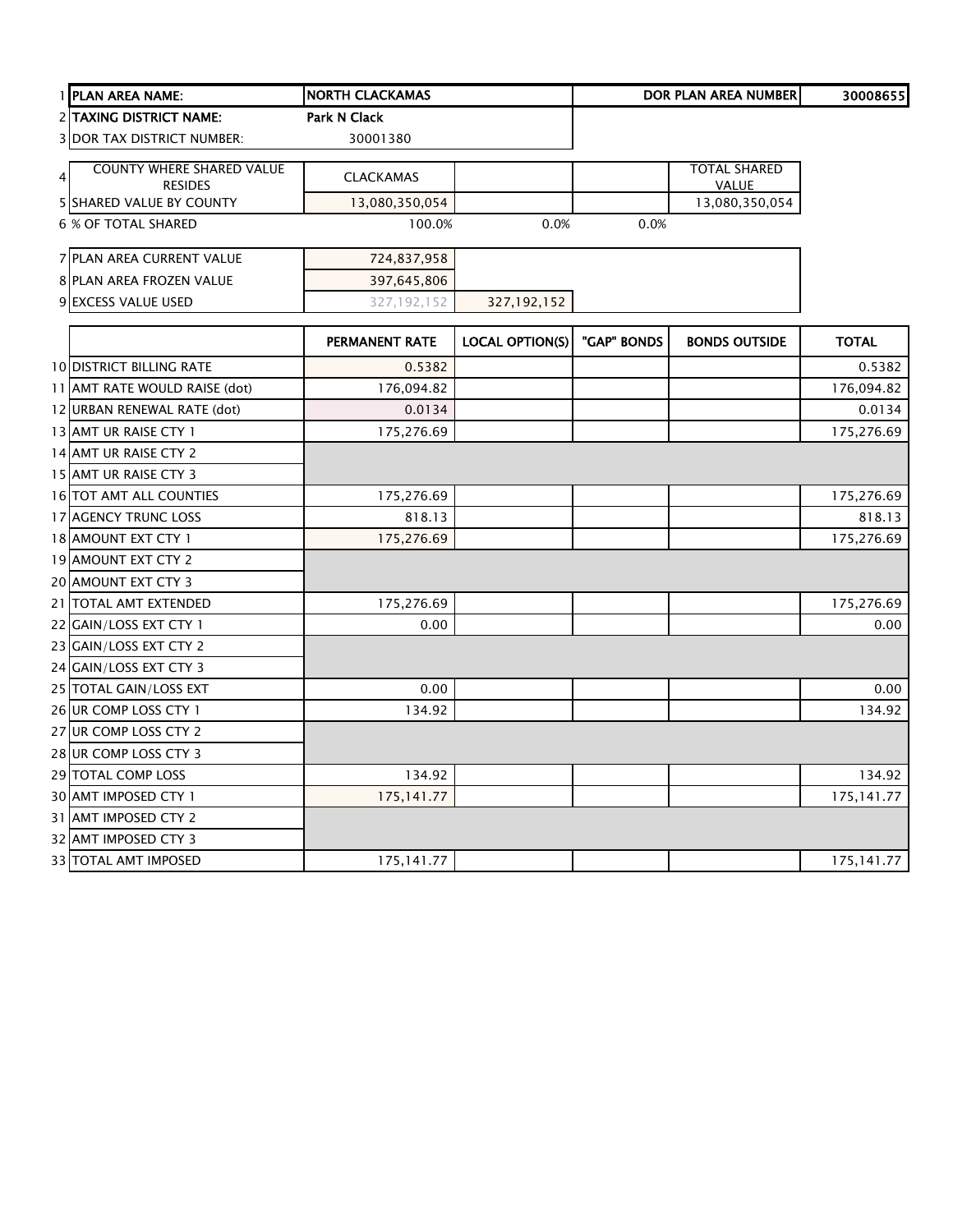| 1 PLAN AREA NAME:                 | <b>NORTH CLACKAMAS</b> |                        |             | <b>DOR PLAN AREA NUMBER</b> | 30008655     |
|-----------------------------------|------------------------|------------------------|-------------|-----------------------------|--------------|
| <b>2 TAXING DISTRICT NAME:</b>    | <b>Port Portland</b>   |                        |             |                             |              |
| <b>3 DOR TAX DISTRICT NUMBER:</b> | 30002160               |                        |             |                             |              |
| <b>COUNTY WHERE SHARED VALUE</b>  |                        |                        |             | <b>TOTAL SHARED</b>         |              |
| $\overline{4}$<br><b>RESIDES</b>  | <b>CLACKAMAS</b>       |                        |             | <b>VALUE</b>                |              |
| <b>5 SHARED VALUE BY COUNTY</b>   | 58,198,688,012         |                        |             | 58,198,688,012              |              |
| <b>6 % OF TOTAL SHARED</b>        | 100.0%                 | 0.0%                   | 0.0%        |                             |              |
| 7 PLAN AREA CURRENT VALUE         | 725,024,851            |                        |             |                             |              |
| 8 PLAN AREA FROZEN VALUE          | 397,719,563            |                        |             |                             |              |
| 9 EXCESS VALUE USED               | 327,305,288            | 327,305,288            |             |                             |              |
|                                   | PERMANENT RATE         | <b>LOCAL OPTION(S)</b> | "GAP" BONDS | <b>BONDS OUTSIDE</b>        | <b>TOTAL</b> |
| <b>10 DISTRICT BILLING RATE</b>   | 0.0701                 |                        |             |                             | 0.0701       |
| 11 AMT RATE WOULD RAISE (dot)     | 22,944.10              |                        |             |                             | 22,944.10    |
| 12 URBAN RENEWAL RATE (dot)       | 0.0003                 |                        |             |                             | 0.0003       |
| 13 AMT UR RAISE CTY 1             | 17,459.61              |                        |             |                             | 17,459.61    |
| 14 AMT UR RAISE CTY 2             |                        |                        |             |                             |              |
| 15 AMT UR RAISE CTY 3             |                        |                        |             |                             |              |
| 16 TOT AMT ALL COUNTIES           | 17,459.61              |                        |             |                             | 17,459.61    |
| 17 AGENCY TRUNC LOSS              | 5,484.49               |                        |             |                             | 5,484.49     |
| 18 AMOUNT EXT CTY 1               | 17,459.61              |                        |             |                             | 17,459.61    |
| 19 AMOUNT EXT CTY 2               |                        |                        |             |                             |              |
| 20 AMOUNT EXT CTY 3               |                        |                        |             |                             |              |
| 21 TOTAL AMT EXTENDED             | 17,459.61              |                        |             |                             | 17,459.61    |
| 22 GAIN/LOSS EXT CTY 1            | 0.00                   |                        |             |                             | 0.00         |
| 23 GAIN/LOSS EXT CTY 2            |                        |                        |             |                             |              |
| 24 GAIN/LOSS EXT CTY 3            |                        |                        |             |                             |              |
| 25 TOTAL GAIN/LOSS EXT            | 0.00                   |                        |             |                             | 0.00         |
| 26 UR COMP LOSS CTY 1             | 4.60                   |                        |             |                             | 4.60         |
| 27 UR COMP LOSS CTY 2             |                        |                        |             |                             |              |
| 28 UR COMP LOSS CTY 3             |                        |                        |             |                             |              |
| 29 TOTAL COMP LOSS                | 4.60                   |                        |             |                             | 4.60         |
| 30 AMT IMPOSED CTY 1              | 17,455.01              |                        |             |                             | 17,455.01    |
| 31 AMT IMPOSED CTY 2              |                        |                        |             |                             |              |
| 32 AMT IMPOSED CTY 3              |                        |                        |             |                             |              |
| <b>33 TOTAL AMT IMPOSED</b>       | 17,455.01              |                        |             |                             | 17,455.01    |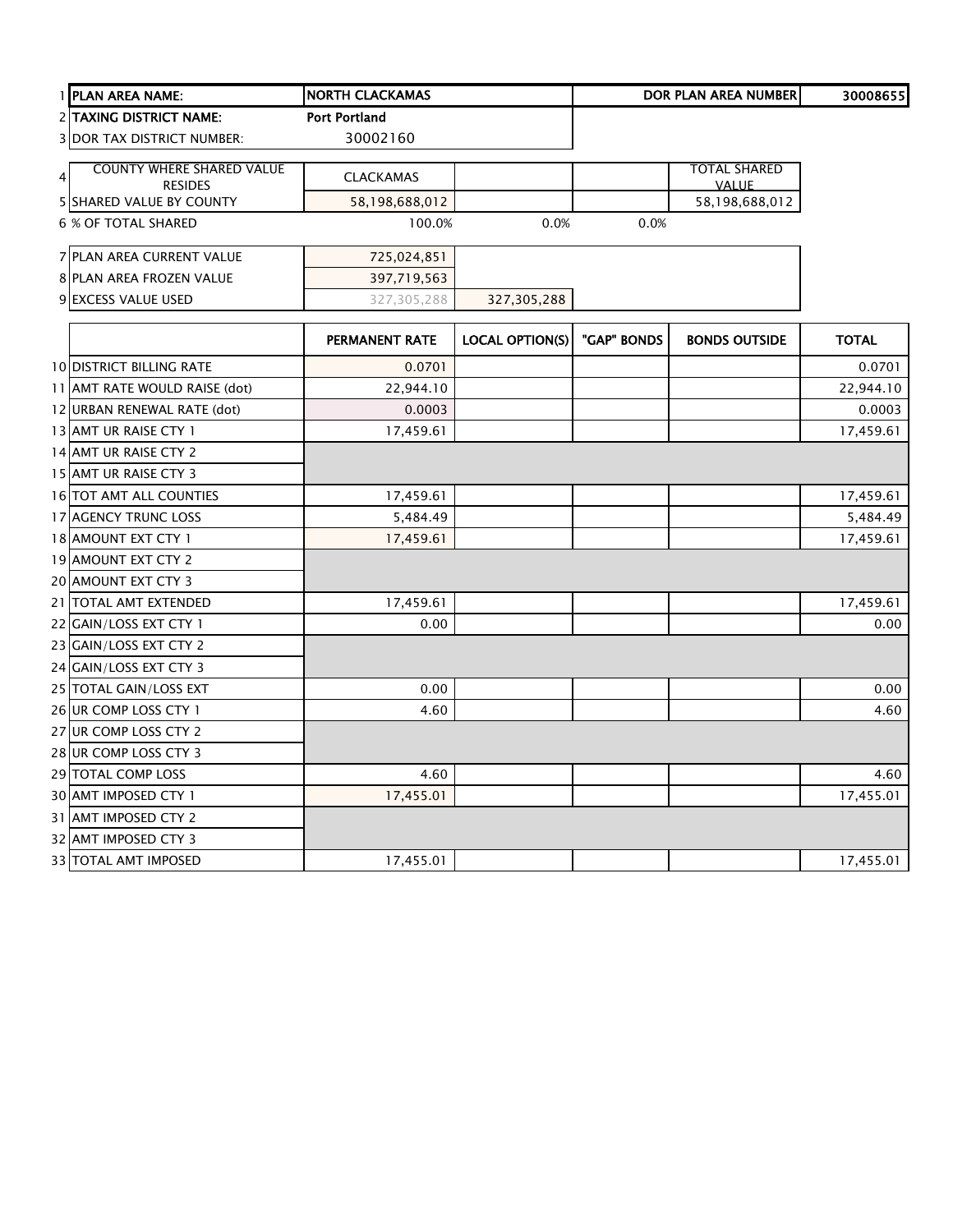|                | 1 PLAN AREA NAME:                           | <b>NORTH CLACKAMAS</b> |                        |             | <b>DOR PLAN AREA NUMBER</b>         | 30008655     |
|----------------|---------------------------------------------|------------------------|------------------------|-------------|-------------------------------------|--------------|
|                | 2 TAXING DISTRICT NAME:                     | Sch 12 N Clack         |                        |             |                                     |              |
|                | <b>3 DOR TAX DISTRICT NUMBER:</b>           | 30119000               |                        |             |                                     |              |
| 4 <sup>1</sup> | COUNTY WHERE SHARED VALUE<br><b>RESIDES</b> | <b>CLACKAMAS</b>       |                        |             | <b>TOTAL SHARED</b><br><b>VALUE</b> |              |
|                | <b>5 SHARED VALUE BY COUNTY</b>             | 16,429,089,525         |                        |             | 16,429,089,525                      |              |
|                | <b>6 % OF TOTAL SHARED</b>                  | 100.0%                 | 0.0%                   | 0.0%        |                                     |              |
|                | 7 PLAN AREA CURRENT VALUE                   | 725,024,851            |                        |             |                                     |              |
|                | 8 PLAN AREA FROZEN VALUE                    | 397,719,563            |                        |             |                                     |              |
|                | 9 EXCESS VALUE USED                         | 327,305,288            | 327,305,288            |             |                                     |              |
|                |                                             | <b>PERMANENT RATE</b>  | <b>LOCAL OPTION(S)</b> | "GAP" BONDS | <b>BONDS OUTSIDE</b>                | <b>TOTAL</b> |
|                | <b>10 DISTRICT BILLING RATE</b>             | 4.8701                 |                        |             |                                     | 4.8701       |
|                | 11 AMT RATE WOULD RAISE (dot)               | 1,594,009.48           |                        |             |                                     | 1,594,009.48 |
|                | 12 URBAN RENEWAL RATE (dot)                 | 0.0970                 |                        |             |                                     | 0.0970       |
|                | 13 AMT UR RAISE CTY 1                       | 1,593,621.68           |                        |             |                                     | 1,593,621.68 |
|                | 14 AMT UR RAISE CTY 2                       |                        |                        |             |                                     |              |
|                | 15 AMT UR RAISE CTY 3                       |                        |                        |             |                                     |              |
|                | <b>16 TOT AMT ALL COUNTIES</b>              | 1,593,621.68           |                        |             |                                     | 1,593,621.68 |
|                | 17 AGENCY TRUNC LOSS                        | 387.80                 |                        |             |                                     | 387.80       |
|                | 18 AMOUNT EXT CTY 1                         | 1,593,621.68           |                        |             |                                     | 1,593,621.68 |
|                | 19 AMOUNT EXT CTY 2                         |                        |                        |             |                                     |              |
|                | 20 AMOUNT EXT CTY 3                         |                        |                        |             |                                     |              |
|                | 21 TOTAL AMT EXTENDED                       | 1,593,621.68           |                        |             |                                     | 1,593,621.68 |
|                | 22 GAIN/LOSS EXT CTY 1                      | 0.00                   |                        |             |                                     | 0.00         |
|                | 23 GAIN/LOSS EXT CTY 2                      |                        |                        |             |                                     |              |
|                | 24 GAIN/LOSS EXT CTY 3                      |                        |                        |             |                                     |              |
|                | 25 TOTAL GAIN/LOSS EXT                      | 0.00                   |                        |             |                                     | 0.00         |
|                | 26 UR COMP LOSS CTY 1                       | 1,188.14               |                        |             |                                     | 1,188.14     |
|                | 27 UR COMP LOSS CTY 2                       |                        |                        |             |                                     |              |
|                | 28 UR COMP LOSS CTY 3                       |                        |                        |             |                                     |              |
|                | 29 TOTAL COMP LOSS                          | 1,188.14               |                        |             |                                     | 1,188.14     |
|                | 30 AMT IMPOSED CTY 1                        | 1,592,433.54           |                        |             |                                     | 1,592,433.54 |
|                | 31 AMT IMPOSED CTY 2                        |                        |                        |             |                                     |              |
|                | 32 AMT IMPOSED CTY 3                        |                        |                        |             |                                     |              |
|                | 33 TOTAL AMT IMPOSED                        | 1,592,433.54           |                        |             |                                     | 1,592,433.54 |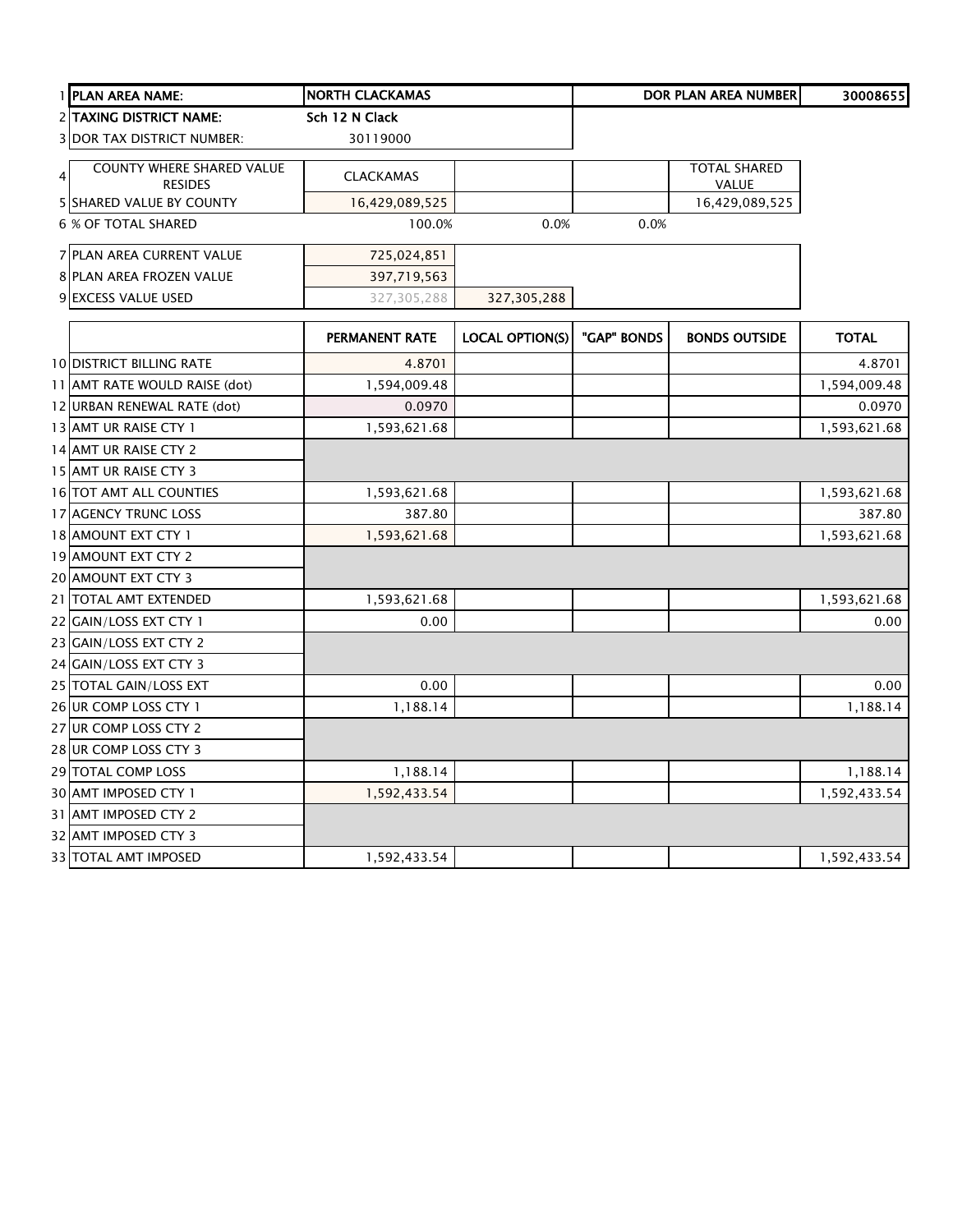|   | 1 PLAN AREA NAME:                           | <b>NORTH CLACKAMAS</b> |                        |             | <b>DOR PLAN AREA NUMBER</b>         | 30008655     |
|---|---------------------------------------------|------------------------|------------------------|-------------|-------------------------------------|--------------|
|   | 2 TAXING DISTRICT NAME:                     | Srv 2 Metro            |                        |             |                                     |              |
|   | <b>3 DOR TAX DISTRICT NUMBER:</b>           | 30008090               |                        |             |                                     |              |
| 4 | COUNTY WHERE SHARED VALUE<br><b>RESIDES</b> | <b>CLACKAMAS</b>       |                        |             | <b>TOTAL SHARED</b><br><b>VALUE</b> |              |
|   | <b>5 SHARED VALUE BY COUNTY</b>             | 42,709,878,437         |                        |             | 42,709,878,437                      |              |
|   | <b>6 % OF TOTAL SHARED</b>                  | 100.0%                 | 0.0%                   | 0.0%        |                                     |              |
|   | 7 PLAN AREA CURRENT VALUE                   | 725,024,851            |                        |             |                                     |              |
|   | 8 PLAN AREA FROZEN VALUE                    | 397,719,563            |                        |             |                                     |              |
|   | 9 EXCESS VALUE USED                         | 327,305,288            | 327,305,288            |             |                                     |              |
|   |                                             | PERMANENT RATE         | <b>LOCAL OPTION(S)</b> | "GAP" BONDS | <b>BONDS OUTSIDE</b>                | <b>TOTAL</b> |
|   | <b>10 DISTRICT BILLING RATE</b>             | 0.0966                 |                        |             |                                     | 0.0966       |
|   | 11 AMT RATE WOULD RAISE (dot)               | 31,617.69              |                        |             |                                     | 31,617.69    |
|   | 12 URBAN RENEWAL RATE (dot)                 | 0.0007                 |                        |             |                                     | 0.0007       |
|   | 13 AMT UR RAISE CTY 1                       | 29,896.91              |                        |             |                                     | 29,896.91    |
|   | 14 AMT UR RAISE CTY 2                       |                        |                        |             |                                     |              |
|   | 15 AMT UR RAISE CTY 3                       |                        |                        |             |                                     |              |
|   | 16 TOT AMT ALL COUNTIES                     | 29,896.91              |                        |             |                                     | 29,896.91    |
|   | 17 AGENCY TRUNC LOSS                        | 1,720.78               |                        |             |                                     | 1,720.78     |
|   | 18 AMOUNT EXT CTY 1                         | 29,896.91              |                        |             |                                     | 29,896.91    |
|   | 19 AMOUNT EXT CTY 2                         |                        |                        |             |                                     |              |
|   | 20 AMOUNT EXT CTY 3                         |                        |                        |             |                                     |              |
|   | 21 TOTAL AMT EXTENDED                       | 29,896.91              |                        |             |                                     | 29,896.91    |
|   | 22 GAIN/LOSS EXT CTY 1                      | 0.00                   |                        |             |                                     | 0.00         |
|   | 23 GAIN/LOSS EXT CTY 2                      |                        |                        |             |                                     |              |
|   | 24 GAIN/LOSS EXT CTY 3                      |                        |                        |             |                                     |              |
|   | 25 TOTAL GAIN/LOSS EXT                      | 0.00                   |                        |             |                                     | 0.00         |
|   | 26 UR COMP LOSS CTY 1                       | 11.05                  |                        |             |                                     | 11.05        |
|   | 27 UR COMP LOSS CTY 2                       |                        |                        |             |                                     |              |
|   | 28 UR COMP LOSS CTY 3                       |                        |                        |             |                                     |              |
|   | 29 TOTAL COMP LOSS                          | 11.05                  |                        |             |                                     | 11.05        |
|   | 30 AMT IMPOSED CTY 1                        | 29,885.86              |                        |             |                                     | 29,885.86    |
|   | 31 AMT IMPOSED CTY 2                        |                        |                        |             |                                     |              |
|   | 32 AMT IMPOSED CTY 3                        |                        |                        |             |                                     |              |
|   | 33 TOTAL AMT IMPOSED                        | 29,885.86              |                        |             |                                     | 29,885.86    |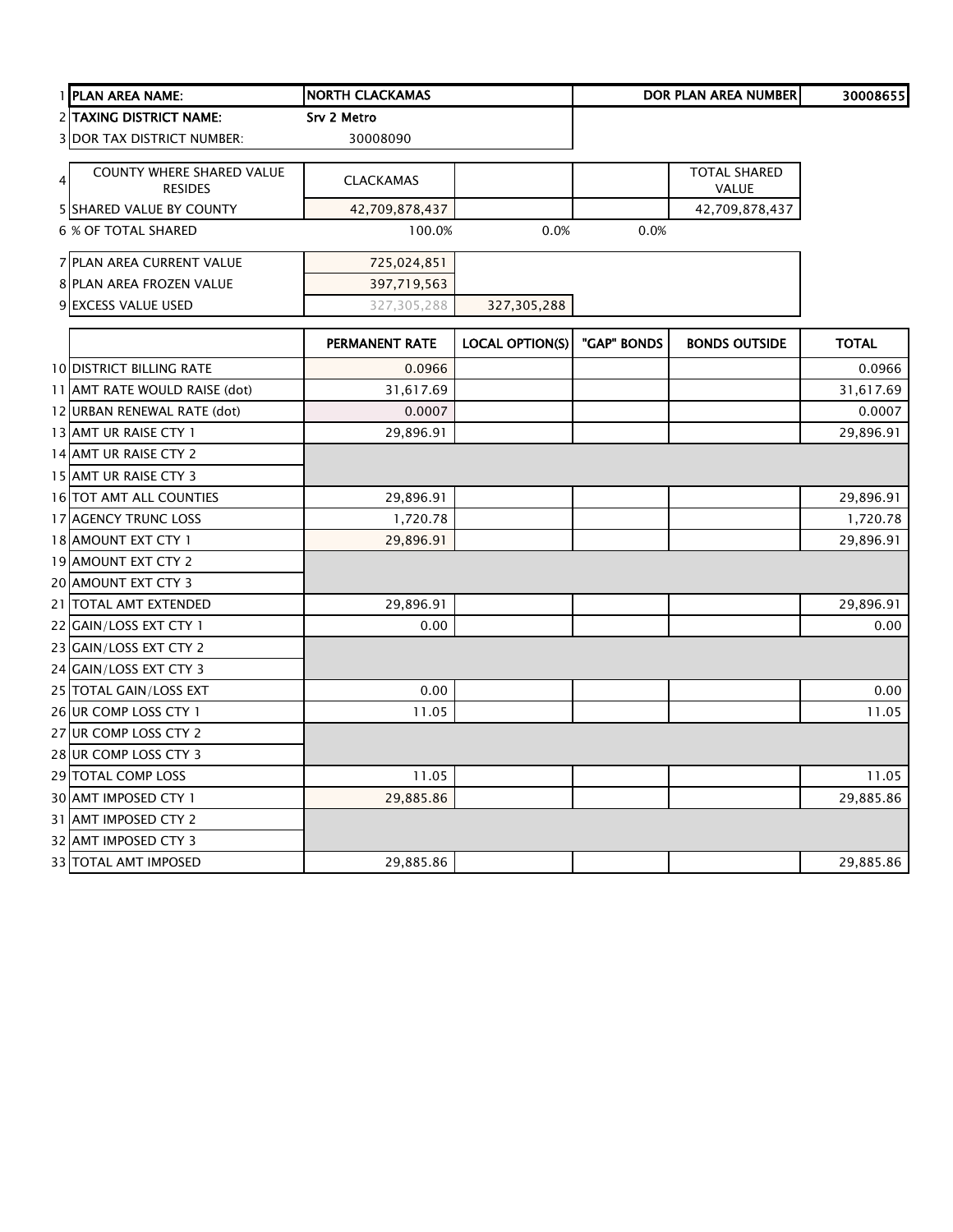|                | 1 PLAN AREA NAME:                 | <b>NORTH CLACKAMAS</b> |                        |             | <b>DOR PLAN AREA NUMBER</b> | 30008655     |
|----------------|-----------------------------------|------------------------|------------------------|-------------|-----------------------------|--------------|
|                | <b>2 TAXING DISTRICT NAME:</b>    | <b>Vector Control</b>  |                        |             |                             |              |
|                | <b>3 DOR TAX DISTRICT NUMBER:</b> | 30007510               |                        |             |                             |              |
|                | COUNTY WHERE SHARED VALUE         |                        |                        |             | <b>TOTAL SHARED</b>         |              |
| $\overline{4}$ | <b>RESIDES</b>                    | <b>CLACKAMAS</b>       |                        |             | <b>VALUE</b>                |              |
|                | <b>5 SHARED VALUE BY COUNTY</b>   | 58,198,688,012         |                        |             | 58,198,688,012              |              |
|                | 6 % OF TOTAL SHARED               | 100.0%                 | 0.0%                   | 0.0%        |                             |              |
|                | 7 PLAN AREA CURRENT VALUE         | 725,024,851            |                        |             |                             |              |
|                | 8 PLAN AREA FROZEN VALUE          | 397,719,563            |                        |             |                             |              |
|                | 9 EXCESS VALUE USED               | 327,305,288            | 327,305,288            |             |                             |              |
|                |                                   | <b>PERMANENT RATE</b>  | <b>LOCAL OPTION(S)</b> | "GAP" BONDS | <b>BONDS OUTSIDE</b>        | <b>TOTAL</b> |
|                | <b>10 DISTRICT BILLING RATE</b>   | 0.0065                 |                        |             |                             | 0.0065       |
|                | 11 AMT RATE WOULD RAISE (dot)     | 2,127.48               |                        |             |                             | 2,127.48     |
|                | 12 URBAN RENEWAL RATE (dot)       | 0.0000                 |                        |             |                             | 0.0000       |
|                | 13 AMT UR RAISE CTY 1             | 0.00                   |                        |             |                             | 0.00         |
|                | 14 AMT UR RAISE CTY 2             |                        |                        |             |                             |              |
|                | 15 AMT UR RAISE CTY 3             |                        |                        |             |                             |              |
|                | 16 TOT AMT ALL COUNTIES           | 0.00                   |                        |             |                             | 0.00         |
|                | 17 AGENCY TRUNC LOSS              | 2,127.48               |                        |             |                             | 2,127.48     |
|                | 18 AMOUNT EXT CTY 1               | 0.00                   |                        |             |                             | 0.00         |
|                | 19 AMOUNT EXT CTY 2               |                        |                        |             |                             |              |
|                | 20 AMOUNT EXT CTY 3               |                        |                        |             |                             |              |
|                | 21 TOTAL AMT EXTENDED             | 0.00                   |                        |             |                             | 0.00         |
|                | 22 GAIN/LOSS EXT CTY 1            | 0.00                   |                        |             |                             | 0.00         |
|                | 23 GAIN/LOSS EXT CTY 2            |                        |                        |             |                             |              |
|                | 24 GAIN/LOSS EXT CTY 3            |                        |                        |             |                             |              |
|                | 25 TOTAL GAIN/LOSS EXT            | 0.00                   |                        |             |                             | 0.00         |
|                | 26 UR COMP LOSS CTY 1             | 0.00                   |                        |             |                             | 0.00         |
|                | 27 UR COMP LOSS CTY 2             |                        |                        |             |                             |              |
|                | 28 UR COMP LOSS CTY 3             |                        |                        |             |                             |              |
|                | 29 TOTAL COMP LOSS                | 0.00                   |                        |             |                             | 0.00         |
|                | 30 AMT IMPOSED CTY 1              | 0.00                   |                        |             |                             | 0.00         |
|                | 31 AMT IMPOSED CTY 2              |                        |                        |             |                             |              |
|                | 32 AMT IMPOSED CTY 3              |                        |                        |             |                             |              |
|                | 33 TOTAL AMT IMPOSED              | 0.00                   |                        |             |                             | 0.00         |